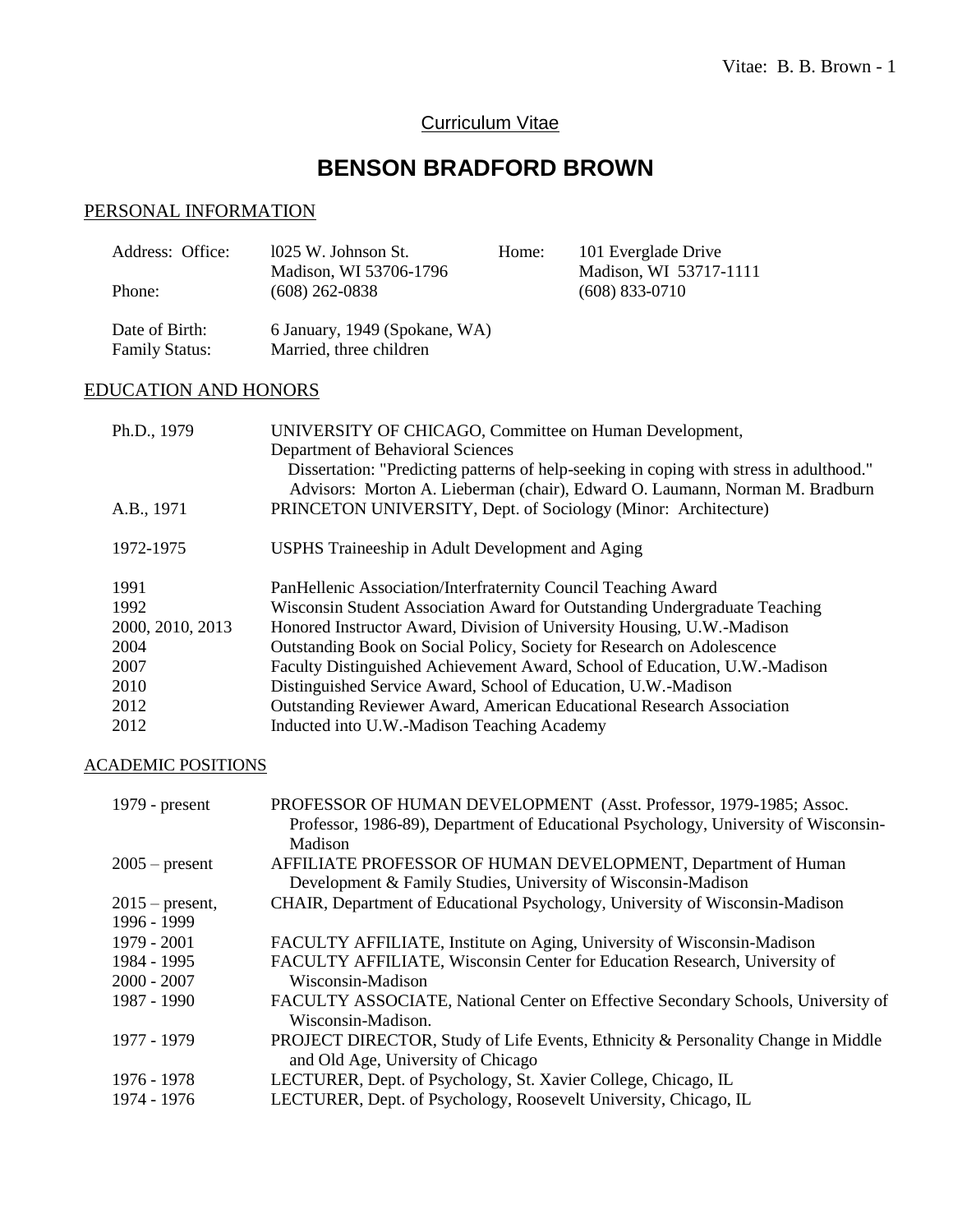#### PUBLICATIONS ( $* =$  Peer reviewed; authors in italics are students/advisees)

#### **Books**

- Brown, B. B., & Prinstein M. L. (Eds.). (2011). *Encyclopedia of Adolescence (Vols. 1-3).* London: Academic Press.
	- *Recipient of the 2011 PROSE award from the Association of American Publishers for the best multivolume reference in humanities or social science.*
	- *- Choice Outstanding Academic Titles List, 2012; American Library Association.*
- \*Brown, B. B., & Mounts, N. S. (Eds.). (2007). *Linking Parents and Family to Adolescent Peer Relations: Ethnic and Cultural Considerations (New Directions in Child and Adolescent Development, Number 116)*. San Francisco: Jossey-Bass.
- Brown, B. B., Larson, R., & Saraswathi, T. S. (Eds.). (2002). *The World's Youth: Adolescence in Eight Regions of the Globe*. New York: Cambridge University Press. - *Recipient of the 2004 Social Policy Award from the Society for Research on Adolescence.*
- Larson, R., Brown, B. B., & Mortimer, J. (Eds.). (2002). *Adolescents' preparation for the future: Perils and promise*. New York: Blackwell.
- \*Furman, W., Brown, B. B., & Feiring, C. (Eds.) (1999). *The development of romantic relationships in adolescence*. London: Cambridge University Press.
- Steinberg, L., Brown, B. B., & Dornbusch, S. M. (1996). *Beyond the classroom: Why school reform has failed and what parents need to do.* New York: Simon & Schuster.

### **Book Chapters**

- Underwood, M. K., Brown, B. B., & Ehrenreich, S. E. (in press). Social media and peer relations In K. H. Rubin, W. M. Bukowski, & B. Laursen (Eds.), *Handbook of Peer Interactions, Relationships, and Groups, 2nd ed.* New York: Guilford Press.
- Brown, B. B., & *Lawrence, S. M.* (2016). Strange bedfellows? How the school and peer systems coexist to affect learning and adjustment: A commentary on six chapters. In K. Wentzel & G. Ramani (Eds.), *Social influences on social-emotional, motivation, and cognitive outcomes in school contexts* (pp. ). New York, NY: Taylor & Francis Publishing.
- Brown, B. B., (2014). An autobiographical journey through adolescents' social world: Peer groups, peer influence, and the effects of electronic media on social adjustment to college. In R. M. Lerner, A. C. Petersen, and R. K. Silbereisen, & J. Brooks-Gunn, (Eds.), *The developmental science of adolescence: History through autobiography* (pp. 45-54)*.* New York, NY: Psychology Press.
- Brown, B. B. (2013). Adolescents, organized activities, and peers: Knowledge gained and knowledge needed. In J. A. Fredricks & S. D. Simpkins (Eds.), *Organized out-of-school activities: Settings for peer relationships, peer influence, and adolescent development.* (*New Directions in Child and Adolescent Development, 140*) (pp. 77-96). San Francisco: Jossey Bass.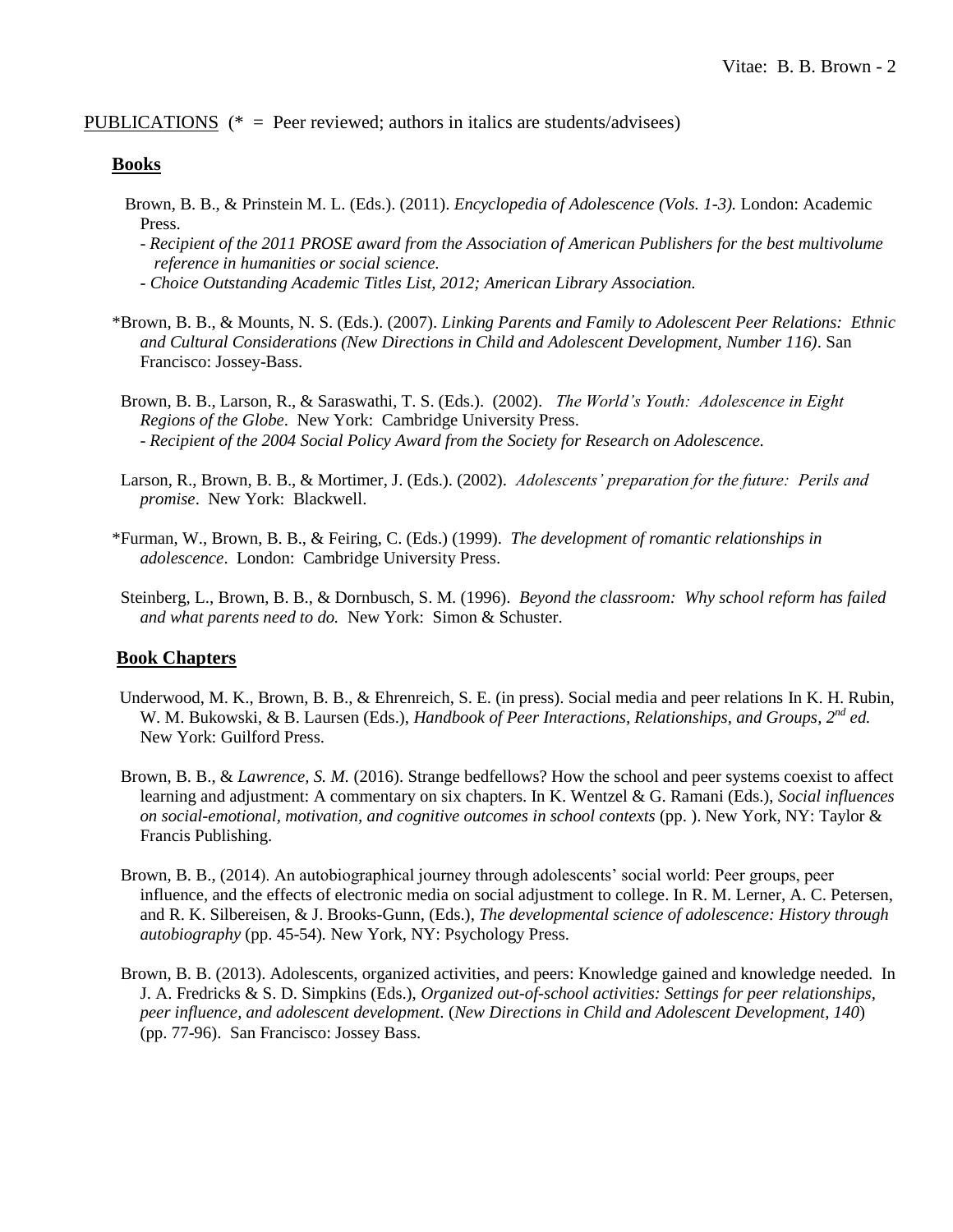- Brown, B. B., & *Braun, M. T.* (2013). Peer Relations. In C. Proctor & P. A. Linley (Eds.), *Research, applications, and interventions for children and adolescents: A positive psychology perspective* (pp. 149- 164). New York, NY: Springer.
- Brown, B. B. (2011). Popularity in peer group perspective: The role of status in adolescent peer systems. In A. H. N. Cillessen, D. Schwartz, & L. Mayeux (Eds). *Popularity in the peer system* (pp. 165-192). New York: Guilford.
- Fingerman, K. L., Brown, B. B., & Blieszner, R. M. (2011). Non-familial ties across the lifespan: Friends, peers, consequential strangers, and people we encounter in daily life. In Fingerman, K. L., Berg, C., Antonucci, T. A., & Smith, J. (Eds.), *Handbook of lifespan psychology* (pp. 487-511). New York: Springer Publishers.
- Braun, M. H., & Brown, B. B. (2011). Nutrition in adolescence. In B. B. Brown, & M. J. Prinstein, M. J. (Eds.) *Encyclopedia of Adolescence, vol. 1: Normative Processes in Development* (pp. 251-259). London: Academic Press.
- Brown, B. B., & *Larson, J.* (2009). Peer relationships in adolescence. In R. M. Lerner & L. Steinberg (Eds.), *Handbook of Adolescent Psychology*, *3rd edition* (pp.74-103). New York: Wiley.
- Brown, B. B., & *Dietz, E.* (2009). Peer groups in middle childhood and adolescence. In K. H. Rubin, W. M. Bukowski, & B. Laursen (Eds.), *Handbook of Peer Interactions, Relationships, and Groups* (pp. 361-376). New York: Guilford Press.
- Brown, B. B. (2009) Peer Relationships: Peer Groups. In E. Anderman & L. Anderman (Eds.), *Psychology of Classroom Learning: An Encyclopedia*. Detroit, MI: Macmillan Reference USA.
- Brown, B. B., *Bakken, J. P., Ameringer, S. W., & Mahon, S. D.* (2008). A comprehensive conceptualization of the peer influence process in adolescence. In M. J. Prinstein & K. Dodge (Eds.), *Understanding peer influences in children and adolescents* (pp. 17-44). New York: Guilford Publications.
- Brown. B. B., & Mounts, N. S. (2007). The cultural context of family-peer linkages in adolescence. In B. B. Brown & N. S. Mounts (Eds.), *Linking Parents and Family to Adolescent Peer Relations: Ethnic and Cultural Considerations* (pp. 1-16). San Francisco: Jossey-Bass.
- \*Brown, B. B., *Bakken, J. P., Nguyen, J., & Von Bank, H.* (2007). Sharing information about peer relations: Parent and adolescent opinions and behaviors in Hmong and African American families. In B. B. Brown & N. S. Mounts (Eds.), *Linking Parents and Family to Adolescent Peer Relations: Ethnic and Cultural Considerations* (pp. 67-82). San Francisco: Jossey-Bass.
- Brown, B. B. (2006). A few course corrections to Collins & van Dulmen's "The course of true love." In A. C. Crounter & A. Booth (Eds.), *Romance and sex in adolescence and emerging adulthood* (pp. 113-123). Mahwah, NJ: Erlbaum.
- Vandell, D. L., *Shernoff, D. J.*, Pierce, K. M., Bolt, D. M., *Dadisman, K*., & Brown, B. B. (2005). Activities, engagement, and emotion in after-school programs (and elsewhere). In H. Weiss, P. Little, & S. Bouffard (Eds.), *Participation in youth programs: Enrollment, attendance, and engagement* (*New Directions in Youth Development*, No. 105; Spring, 2005) (pp. 121-129). San Francisco: Jossey-Bass.

Brown, B. B. (2004). Adolescents' relationships with peers. In R. M. Lerner & L. Steinberg (Eds.), *Handbook*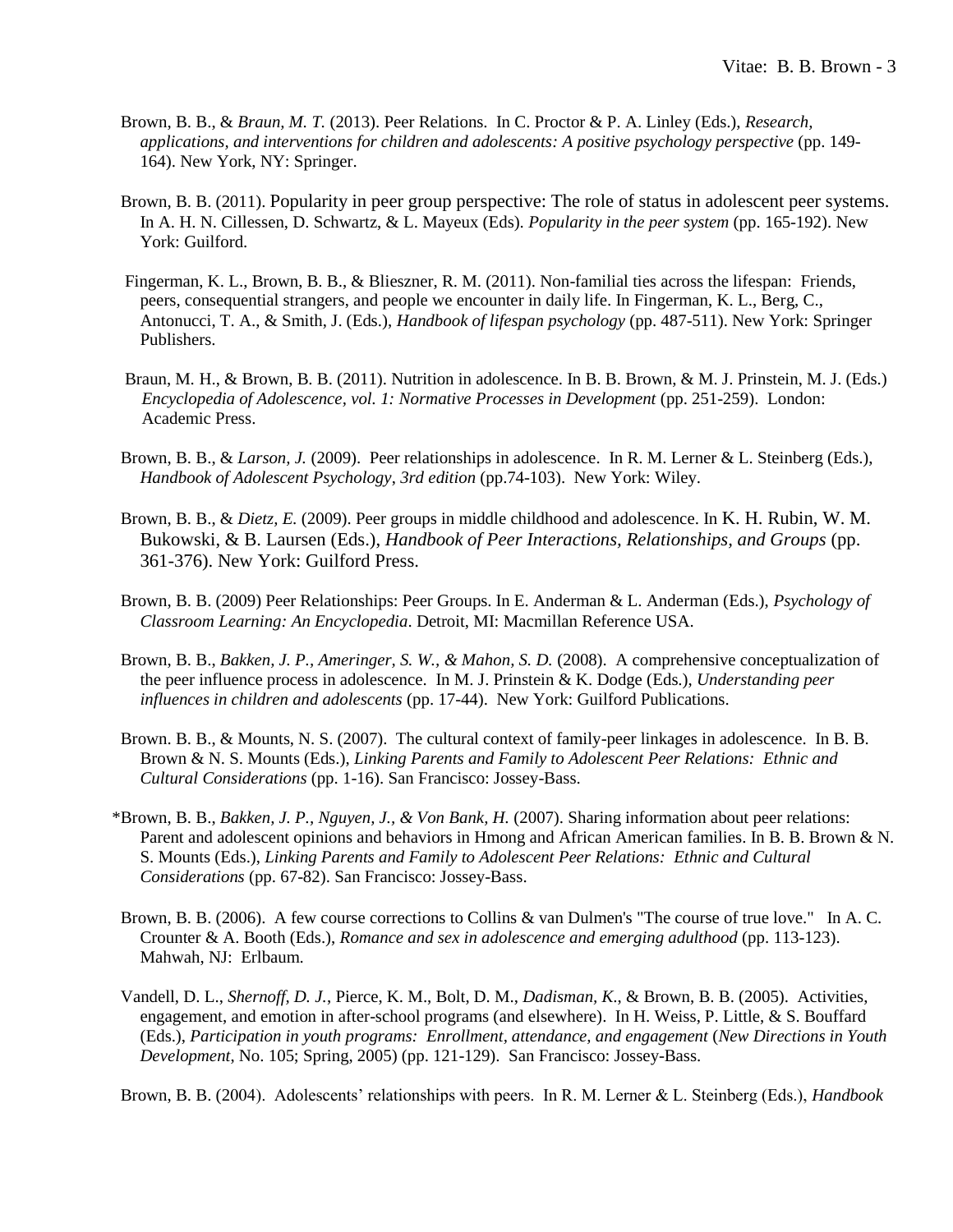*of Adolescent Psychology, 2<sup>nd</sup> edition* (pp. 363-394). New York: Wiley.

- Karcher, M. J., Brown, B. B., & Elliott, D. W. (2004). Enlisting peers in developmental interventions: Principles and practices. In S. F. Hamilton & M. A. Hamilton (Eds.), *The youth development handbook* (pp. 193-215). Thousand Oaks, CA: SAGE Press.
- Brown, B. B., & *Klute, C.* (2003). Cliques, crowds, and friendships. In G. R. Adams & M. Berzonsky (Eds.), *Handbook of Adolescent Development (*pp. 330-348*)*. London: Blackwell.
- Brown, B. B., & Larson, R. (2002). The kaleidoscope of adolescence: Experiences of the world's youth at the beginning of the 21st century. In B. B. Brown, R. Larson, & T. S. Saraswathi (Eds.), *The World's Youth: Adolescence in Eight Regions of the Globe* (pp. 1-20). New York: Cambridge University Press.
- \*Brown, B. B. (1999). "You're going with *who?!*": Peer group influences on adolescent romantic relationships. In W. Furman, B. B. Brown, & C. Feiring (Eds.), *The Development of Romantic Relationships in Adolescence*. (pp. 291-329) London: Cambridge University Press.
- Brown, B. B. (1999). Measuring the peer environment of American adolescents. In S. L. Friedman & T. D. Wachs (Eds.), *Assessment of the environment across the life span* (pp. 59-90). Washington, DC: American Psychological Association.
- Brown, B. B., Feiring, C., & Furman, W. (1999). Missing the Love Boat: Why researchers have shied away from adolescent romance. In W. Furman, B. B. Brown, & C. Feiring (Eds.), *The Development of Romantic Relationships in Adolescence* (pp. 1-16) London: Cambridge University Press.
- Furman, W., Feiring, C., & Brown, B. B. (1999). Love is a many splendered thing: The next steps for theory and research. In W. Furman, B. B. Brown, & C. Feiring (Eds.), *The Development of Romantic Relationships in Adolescence* (pp. 399-414). London: Cambridge University Press.
- *Stone, M. R.* & Brown, B.B. (1999). Descriptions of self and crowds in secondary school: Identity claims and projections. In Jeffrey McClellan (Ed.), *The role of peer groups in adolescent social identity: Stability and change* (pp 7-20). San Francisco: Jossey-Bass.
- Brown, B. B., & *Theobald, W.* (1998). Learning contexts beyond the classroom: Extracurricular activities, community organizations, and peer groups. In K. M. Borman & B. Schneider (Eds.), *Youth experiences and development: Social influences and educational challenges* (pp. 109-141). Chicago, IL: National Society for the Study of Education.
- *Stone, M.*, & Brown, B. B. (1998). In the eye of the beholder: Adolescents' perceptions of peer crowd stereotypes. In Rolf E. Muuss & Harriet D. Porton (Editors), *Adolescent behavior and society: A book of readings*, 5th edition (pp. 158-169). New York: McGraw-Hill.
- \*Brown, B. B., Dolcini, M. M., & *Leventhal, A*. (1997). Transformations in peer relationships at adolescence: Implications for health-related behavior. In J. Schulenberg, J. L. Maggs, & K. Hurrelmann (Eds.), *Health risks and developmental transitions during adolescence* (pp. 161-189). London: Cambridge University Press.
- \*Brown, B. B., & *Huang, B.-H.* (1995). Examining parenting practices in different peer contexts: Implications for adolescent trajectories. In L. J. Crockett & A. C. Crouter (Eds.), *Pathways through adolescence: Individual development in relation to social contexts* (pp. 151-174). Hillsdale, NJ: Erlbaum.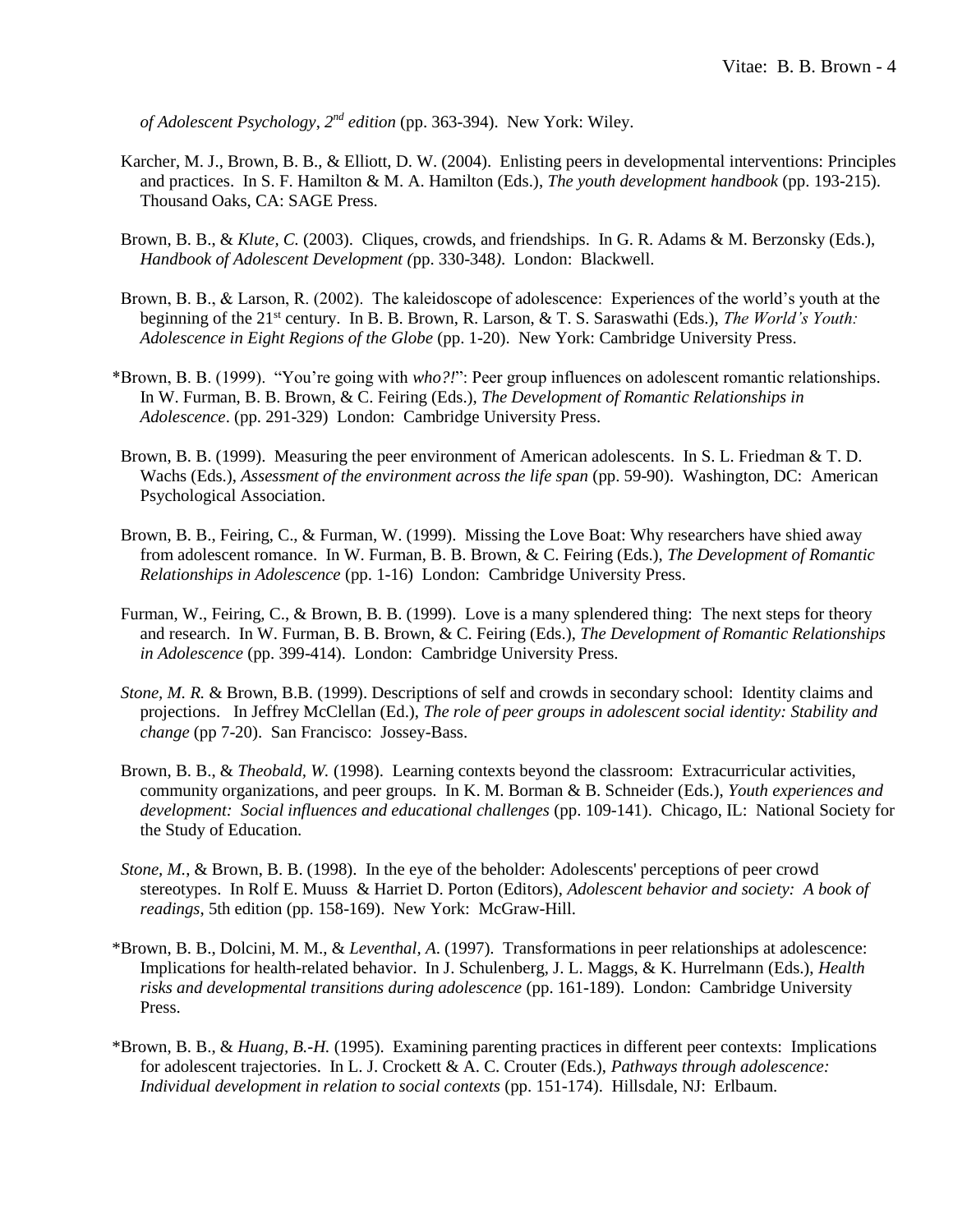- Brown, B. B., *Mory, M*., & Kinney, D. A. (1994). Casting adolescent crowds in relational perspective: Caricature, channel, and context. In R. Montemayor, G. R. Adams, & T. P. Gullotta (Eds.), *Advances in adolescent development: Vol. 6. Personal relationships during adolescence* (pp. 123-167). Thousand Oaks, CA: Sage.
- Brown, B. B. (1993). School culture, social politics, and the academic motivation of U.S. students. In T. M. Tomlinson (Ed.), *Motivating students to learn* (pp.63-98). Berkeley, CA: McCutchan.
- \**Lamborn, S. D*., Brown, B. B., *Mounts, N. S.,* & Steinberg, L. (1992). Noninstructional influences on academic achievement. In F. M. Newmann (Ed.), *Student engagement and achievement in American secondary schools* (pp. 153-181). New York: Teachers College Press.
- \*Brown, B. B. (1990). Peer groups and peer cultures. In S. S. Feldman and G. R. Elliott (Eds.), *At the threshold: The developing adolescent* (pp 171-196). Cambridge, MA: Harvard University Press.
- Brown, B. B., *Lohr, M. J., & Trujillo, C. M*. (1990). Multiple crowds and multiple lifestyles: Adolescents' perceptions of peer group characteristics. In R. E. Muuss, (Ed.), *Adolescent behavior and society: A book of readings* (pp 30-36). New York: Random House.
- Brown, B. B. (1989). The role of the peer group in adolescents' adjustment to secondary school. In T. Berndt & G. Ladd (Eds.), *Peer relationships in child development* (pp. 188-215). New York: Wiley.
- \*Clasen, D. R., & Brown, B. B. (1987). Understanding peer pressure in middle school. In D. B. Strahn (Ed.), *Middle school research: Selected studies, 1987* (pp. 65-75). Columbus, OH: National Middle School Association.
- \*Brown, B. B., & *Foye, B. F.* (1983). Divorce as a dual transition: Interpersonal loss and role restructuring. In V. L. Allen & E. van de Vliert (Eds.), *Role transitions: Explorations and explanations* (pp. 315-329). New York: Plenum.
- Brown, B. B. (1981). A life-span approach to friendship. In H. Z. Lopata & D. R. Maines (Eds.), *Research on the interweave of social roles*, Vol. 2 (pp. 23-50). Greenwich, CN: J.A.I. Press.

#### **Research and Other Scholarly Papers**

- \* *Yang, C.-c.,* & Brown, B. B. (2016). Online self-presentation on Facebook and self development during the college transition. *Journal of Youth and Adolescence, 45,* 402-416.*.*
- *\* Chan, H.-y*., Brown, B. B., & Von Bank, H. (2015). Adolescent disclosure of information about peers: The mediating role of perceptions of parents' right to know. *Journal of Youth and Adolescence, 44,* 1048-1065.
- \* *Yang, C.-c.,* & Brown, B. B. (2015). Factors involved in associations between Facebook use and college adjustment: Social competence, perceived usefulness, and use patterns. *Computers in Human Behavior, 46,* 245-253*.*
- \* *Liu, D.*, & Brown, B. B. (2014). Self-disclosure on social networking sites, positive feedback, and social capital among Chinese college students. *Computers in Human Behavior, 38,* 213-219*.*
	- Brown, B. B., *Hippensteele, I. M.,* & *Lawrence, S. M.* (2014). Commentary: Developmental perspectives on adolescents and gangs *Journal of Research on Adolescence, 24*, 284-292.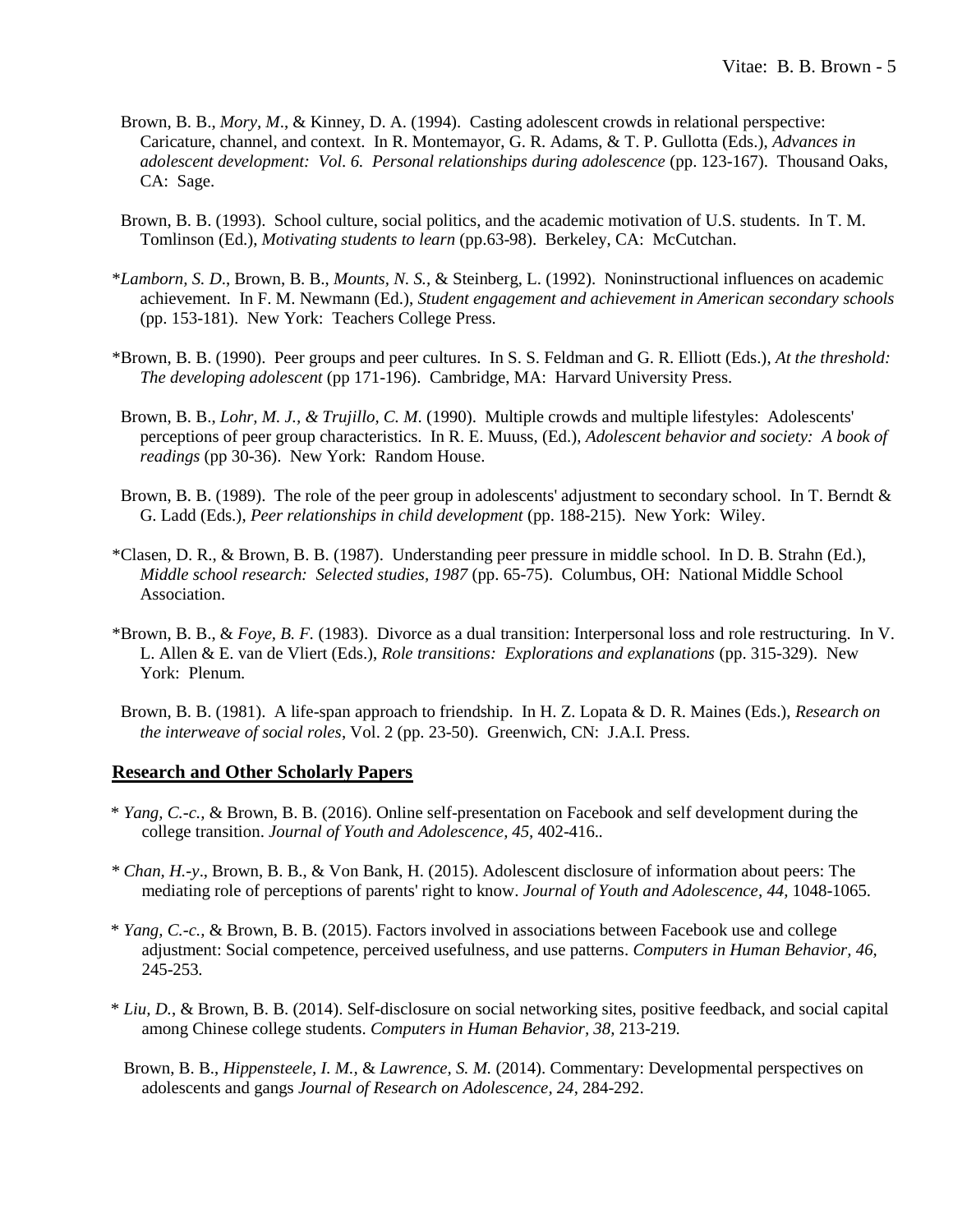- *\* Yang, C.-c.,* Brown, B. B., & *Braun, M. T.* (2014). From Facebook to cell calls: Layers of electronic intimacy in college students' interpersonal relationships. *New Media and Society, 16,* 5-23.
- \* *Grant, A. M.,* Brown, B. B., & Moreno, M. A. (2013). The disparity between social drinking motives and social outcomes: A new perspective on college student drinking. *College Student Journal, 47,* 96-101.
- \* *Yang, C.-c.*, & Brown, B. B., (2013). Motives for using Facebook, patterns of Facebook activities, and late adolescents' social adjustment to college. *Journal of Youth and Adolescence, 42,* 403-416*.*
- \*Smahel, D. Brown, B. B., & Blinka, L. (2012). Associations between online friendship and Internet addiction among adolescents. *Developmental Psychology, 48*, 381-388.
- \**Nguyen, J.,* & Brown, B. B. (2010). Making meanings, meaning identity: Hmong adolescent perceptions and use of language and style as identity symbols. *Journal of Research on Adolescence, 20*, 849-868*.*
- \*Brown, B. B., & *Bakken, J. P.* (2010). Parenting and peer relationships: Reinvigorating research on family-peer linkages in adolescence. *Journal of Research on Adolescence, 20,* 359-388.
- \**Bakken, J. P*., & Brown, B. B. (2010). Adolescents' secretive behavior: African American and Hmong adolescents' strategies and justifications for managing parents' knowledge about peers. *Journal of Research on Adolescence, 20,* 359-388.
- Pokhrel, P., Brown, B. B., Morgan, M. B., & Sussman, S. (2010). Comments on adolescent peer crowd affiliation: A response to Cross & Fletcher (2009). *Journal of Youth and Adolescence, 39,* 213-216.
- \*Allen, J. P., & Brown, B. B. (2008). Teens, peers, and automobiles: The perfect storm? *American Journal of Preventive Medicine, 35,* S289-S293.
- \*Brown, B. B., Herman, M., *Hamm, J. V*., & Heck, D. (2008). Ethnicity and image: Correlates of minority adolescents' affiliation with individual-based versus ethnically defined peer crowds. *Child Development*, *79*, 529-546.
- \*Brown, B. B., *Von Bank, H.,* & Steinberg, L. (2008). Smoke in the looking glass: Effects of discordance between self- and peer rated crowd affiliation on adolescent anxiety, depression and self-feeling. *Journal of Youth and Adolescence, 37,* 1163-1177.
- \*Sussman, S.,Pokhrel, P., Ashmore, R. D., & Brown, B. B. (2007). Adolescent peer group identification and characteristics: A review of the literature. *Addictive Behaviors, 32,* 1602-1627*.*
- Brown, B. B. (2005). Moving forward with research on adolescence: Some reflections on the state of *JRA* and the state of the field. *Journal of Research on Adolescence, 15,* 657-673.
- \**Hamm, J. V.,* Brown, B. B., & Heck, D. J. (2005). Bridging the ethnic divide: Student and school characteristics in African American, Asian-descent, white, and Latino adolescents' cross-ethnic friend nominations. *Journal of Research on Adolescence, 15*, 21-46.
- \*Larson, R., Wilson, S., Brown, B. B., Furstenburg, F. F. Verma, S., (2002). Changes in adolescents' interpersonal experiences: Are they being prepared for adult relationships in the 21st century? *Journal of Research on Adolescence, 12*, 31-68.

\**Freeman, H.,* & Brown, B. B. (2001). Primary attachment to parents and peers during adolescence: differences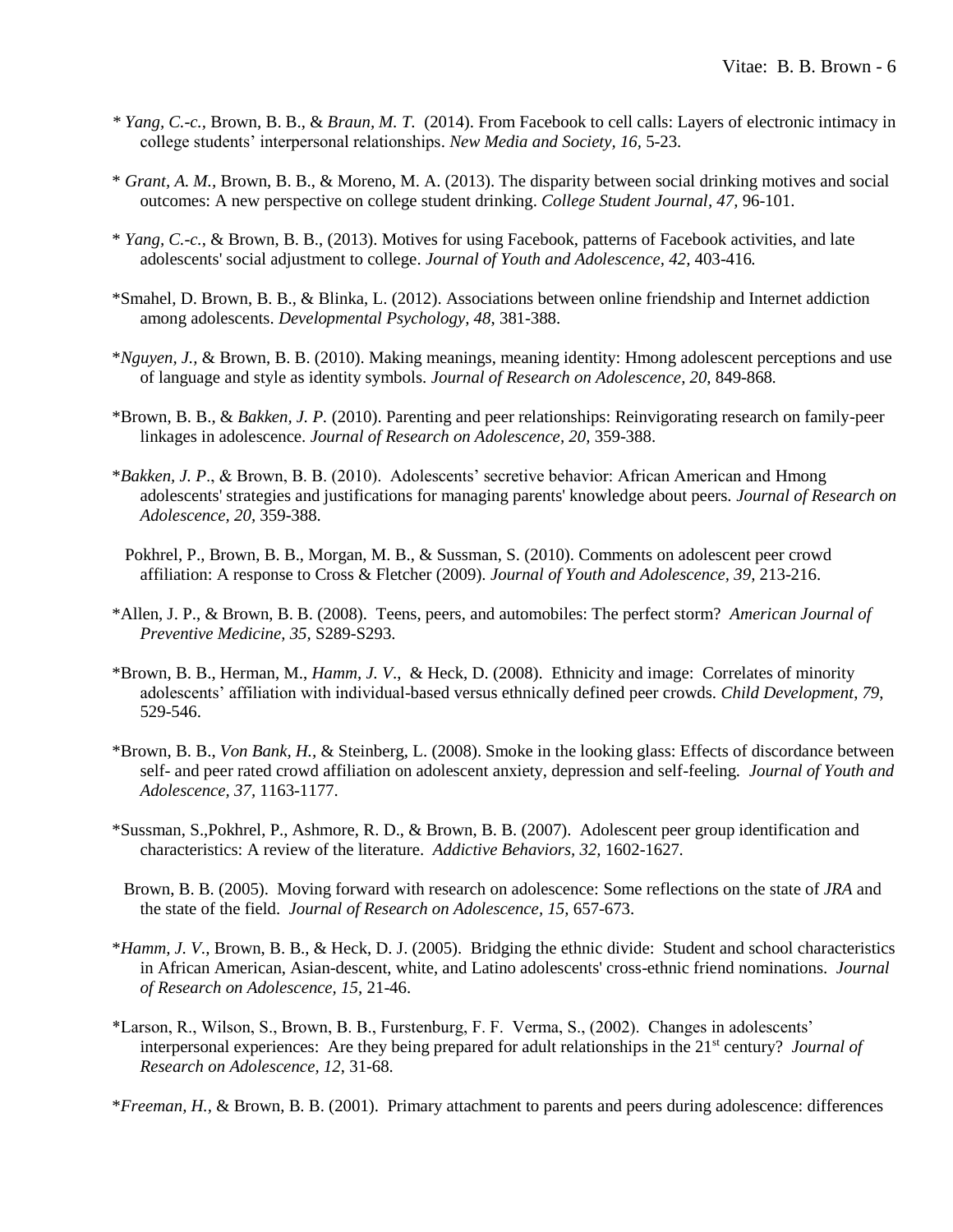by attachment style. *Journal of Youth and Adolescence, 30*, 653-674.

- \*Brown, B. B. (1996). Visibility, vulnerability, development, and context: Ingredients for a fuller understanding of peer rejection in adolescence. *Journal of Early Adolescence, 16*, 27-36.
- \*Brown, B. B., *Lamborn, S. L., Mounts, N. S.,* & Steinberg, L. (1993). Parenting practices and peer group affiliation in adolescence. *Child Development, 64*, 467-482.
- \*Durbin, D. L., Steinberg, L., Darling, N., & Brown, B. B. (1993). Parenting style and peer group orientation among European-American Adolescents. *Journal of Research in Adolescence, 3*, 87-100.
- \*Steinberg, L., Dornbusch, S. M., & Brown, B. B. (1992). Ethnic differences in adolescent achievement: An ecological perspective. *American Psychologist, 47*, 723-729.
- \*Brown, B. B., & *Lohr, M. J.* (1987). Peer group affiliation and adolescent self-esteem: An integration of egoidentity and symbolic interaction theories. *Journal of Personality and Social Psychology, 52,* 47-55.
- \*Brown, B. B., Clasen, D. R., & *Eicher, S. A*. (1986). Perceptions of peer pressure, peer conformity dispositions, and self-reported behavior among adolescents. *Developmental Psychology, 22*, 521-530.
- \*Brown, B. B., *Eicher, S. A., & Petrie, S. D.* (1986). The importance of peer group ("crowd") affiliation in adolescence. *Journal of Adolescence, 9*, 73-96.
- \*Brown, B. B., *Lohr, M. J., & McClenahan, E. L.* (1986). Early adolescents' perceptions of peer pressure. *Journal of Early Adolescence, 6*, 139-154.
- \*Clasen, D. R., & Brown, B. B. (1985). The multidimensionality of peer pressure in adolescence. *Journal of Youth and Adolescence, 14*, 451-468.
- \*Brown, B. B., & *Chiang, C. P.* (1983-84). Drug and alcohol abuse among the elderly: Is being alone the key? *International Journal of Aging and Human Development*, *18*, 1-12.
- \*Brown, B. B. (1982). Professionals' perceptions of drug and alcohol abuse among the elderly. *The Gerontologist, 22*, 519-525. Reprinted in *Digest of Alcoholism Theory and Application*, 1983, *2(4),* 60-68.
- \*Brown, B. B. (1982). The extent and effects of peer pressure among high school students: A retrospective analysis. *Journal of Youth and Adolescence, 11*, 121-133.
- \*Brown, B. B. (1978). Social and psychological correlates of help-seeking behavior among urban adults. *American Journal of Community Psychology, 6*, 425-439.

# **Articles for Educators, Practitioners, and Policy Makers**

- Brown, B. B., & *Bakken, J.* (2010). *Peer influence.* In T. Cooke (Ed.), *Encyclopedia of Sex and Society, Vol. 2.* Tarrytown, NY: Marshall Cavendish Corporation.
- *Bakken, J. P.,* & Brown, B. B. (2009). Principles of peer influence. *Paradigm, 14(2),* 14-15, 18.
- Brown, B. B., & *Theobald, W. E.* (1999). *How peers matter: A research synthesis on peer influences on adolescent pregnancy*. Washington, D.C.: National Campaign to Prevent Teen Pregnancy.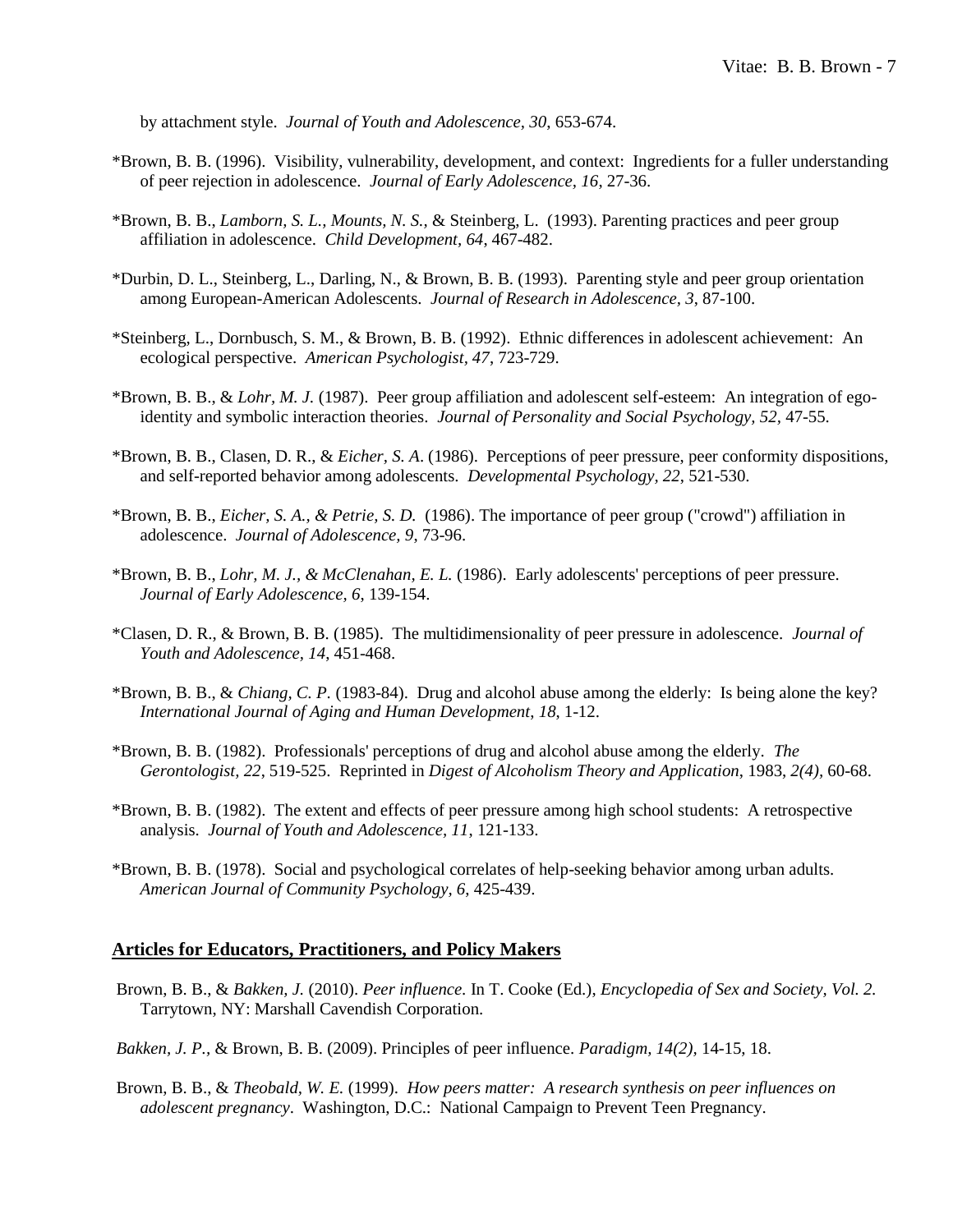- Brown, B. B. (1994). Peers and adolescents. In S. J. Price, P. C. McKenny, & S. M. Gavazzi (Eds.), *Visions 2010: Families and adolescents* (pp. 8-9). Minneapolis, MN: National Council on Family Relations.
- Brown, B. B. (1990). How to help students succeed in school--beyond the academics. *Tips for Principals, May,1990* (whole issue). (Publication of the National Association of Secondary School Principals).
- Brown, B. B., & Steinberg, L. (1990, March). Skirting the brain-nerd connection: How bright students save face among peers. *Education Digest, 15(4)*, 57-60. [Reprinted from *Newsletter: National Center on Effective Secondary Schools* (University of Wisconsin-Madison), *4(2)* (1989), 2-4.
- \*Clasen, D. R., & Brown, B. B. (1987). Understanding peer pressure in the middle school. *Middle School Journal, 19*, 21-23.

#### **Book Reviews and Minor Publications**

- Brown, B. B. (2005). Power and identity: A review of Milner's *Freaks, Geeks, and Cool Kids*. *American Journal of Sociology, 111*, *3*, 920-921.
- Brown, B. B. (1992). The measurement and meaning of adolescent peer groups. *SRA Newsletter, 6(1)*. 6-8.
- Brown, B. B. (1989). *Social Type Rating Manual*. National Center on Effective Secondary Schools, University of Wisconsin-Madison, Madison, WI.
- Brown, B. B. (1988). The vital agenda for research on extracurricular influences: A reply to Holland and Andre. *Review of Educational Research, 58*, 107-111.
- Steinberg, L., Brown, B. B., *Cider, M., Kaczmarek, N., & Lazarro, C.* (1988). *Noninstructional influences on academic achievement: The contribution of parents, peers, extracurricular activities, and part-time work*. Madison, WI: National Center on Effective Secondary Schools (research synthesis), University of Wisconsin-Madison.
- Brown, B. B. (1987). Review of Ann Campbell, The girls in the gang. *Sex roles, 7/8*, 431-434.
- Brown, B. B. (1983). Review of Carol Gilligan, In a different voice. *Sex Roles, 9*, 756-758.
- Brown, B. B. (1981). Review of James Youniss, Parents and peers in child development. *American Journal of Education, 89*, 456-460.

#### MANUSCRIPTS IN PREPARATION

- *Adomako, M.,* & Brown, B. B. (in prep.). *Examining predictors of satisfaction among college students on a predominantly White campus.*
- Brown, B. B., & *Chan, H-y.* (in prep.). *Adolescents' reports of peer influences on young drivers inside and outside the car*.
- Brown, B. B. & *Chan, H-y.* (in prep.). *To ask, observe, or snoop: Relationship quality, adolescent behavior, and*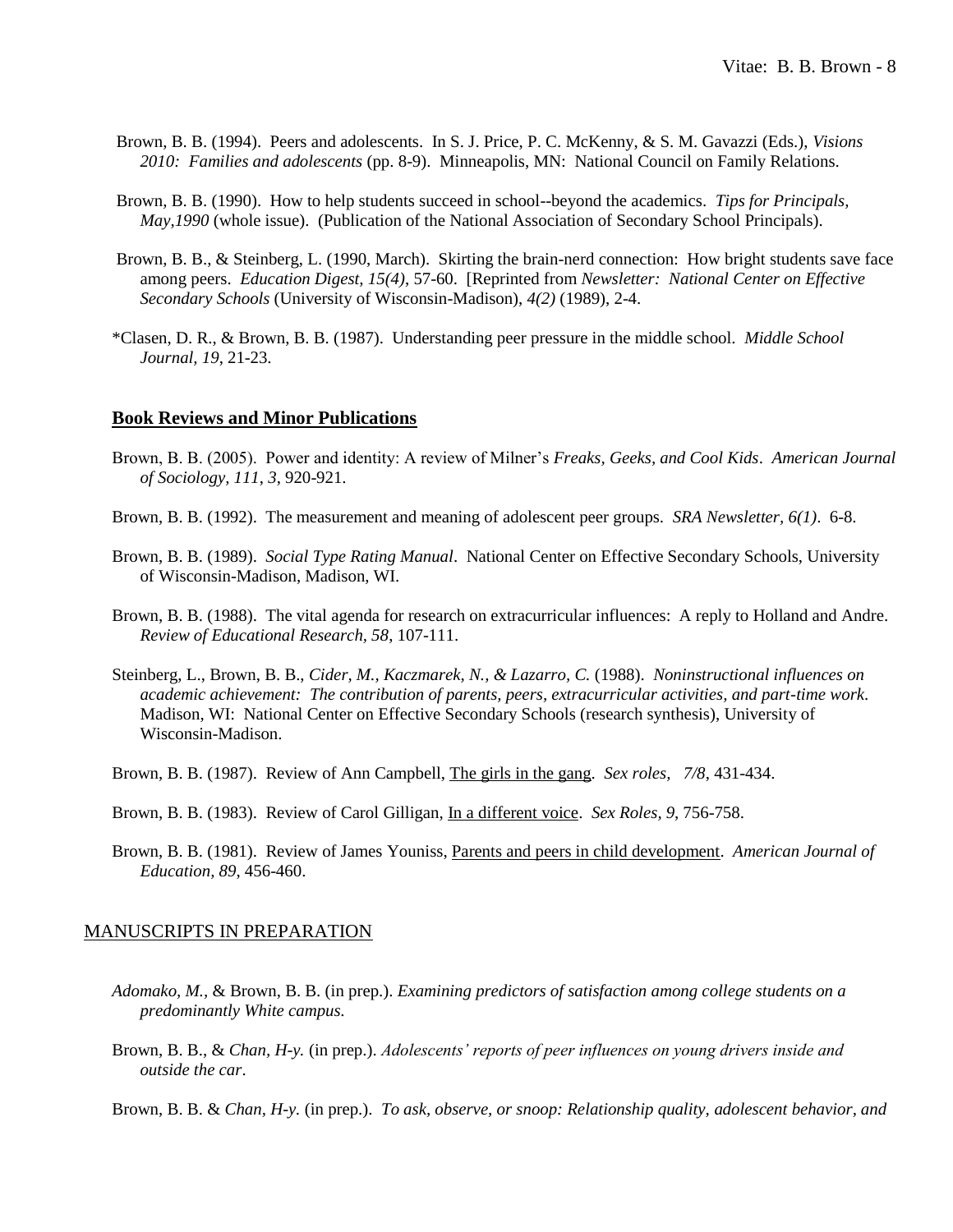*parents' intrusive information seeking about peers.*

- *Calvin, A.* & Brown, B. B. (in prep.). *Adolescent disclosure, relationship quality, and parent management of adolescent peer relations.*
- Underwood, M. K., Brown, B. B., & Ehrenreich, S. E, (in prep.). Social media and peer relations. In W. Bukowski & K. Rubin (Eds.), *Handbook of Peer Interaction, Relationships, and Groups.*

#### SCHOLARLY RESEARCH PAPERS AND PRESENTATIONS

- Brown, B. B., *Adomako, M., Niu, Y., & Anistranski, J*. (2016, April). Balance and belonging: Testing a new conceptual model of late adolescents' adjustment to the transition to college. In B. B. Brown & S. J. Asher (Chairs), *Transition to college and beyond: Relationships, academic engagement, belonging, and healthrelated issues.* Symposium presented at the biennial meetings of the Society for Research on Adolescence, Baltimore, MD.
- *Calvin, A.,* Brown, B. B., & *Lee, Y.* (2016, April). *What should I tell parents about peers? Variable and personcentered analyses of adolescent disclosure strategies*. Poster presented at the biennial meetings of the Society for Research on Adolescence, Baltimore, MD.
- *Chan, H.-y*, & Brown, B. B. (2016, April). *Peer influences on adolescents' disclosure of information about peers' antisocial characteristics to parents.* Poster presented at the biennial meetings of the Society for Research on Adolescence, Baltimore, MD.
- *Calvin, A., Chan, H-y*., & Brown, B. B. (2015, March). *"I will tell you this, not that": Factors influencing adolescents' strategies for disclosing information about peers to parents*. Poster presented at the biennial meetings of the Society for Research in Child Development, Philadelphia.
- *Chan, H-y*., *Calvin, A.,* Brown, B. B., & Agnew, L. (2015, March). *Strategic disclosure: Peer factors influence what adolescents tell parents about friends*. Poster presented at the biennial meetings of the Society for Research in Child Development, Philadelphia.
- *Yang, C.-c., &* Brown, B. B. (2015, March). *The rich get richer, the poor get protected*: *Facebook's role in adjustment to college.* Poster presented at the biennial meetings of the Society for Research in Child Development, Philadelphia
- Brown, B. B., & *Chan, H.-y. (2014, March).* Peer influences on teen drivers: new insights on influence processes and new lessons for driver education. In R. D. laird (Chair), *Adolescents and automobiles: Developmental considerations and prevention opportunities.* Symposium presented at the biennial meetings of the Society for Research on Adolescence, Austin, TX.
- *Yang, C.-c., &* Brown, B. B. (2014, March). *College freshmen's Facebook self-presentation and identity development: Concurrent and longitudinal associations*. Poster presented at the biennial meetings of the Society for Research on Adolescence, Austin, TX.
- *Yang, C.-c., &* Brown, B. B. (2014, March). *Thank you for confirming my image on Facebook: Facebook audience feedback and college freshmen's sense of self*. Poster presented at the biennial meetings of the Society for Research on Adolescence, Austin, TX.
- *Adomako, M., &* Brown, B. B. (2013, April). *What explains ethnic differences in satisfaction with college?* Poster presented at the biennial meetings of the Society for Research in Child Development, Seattle.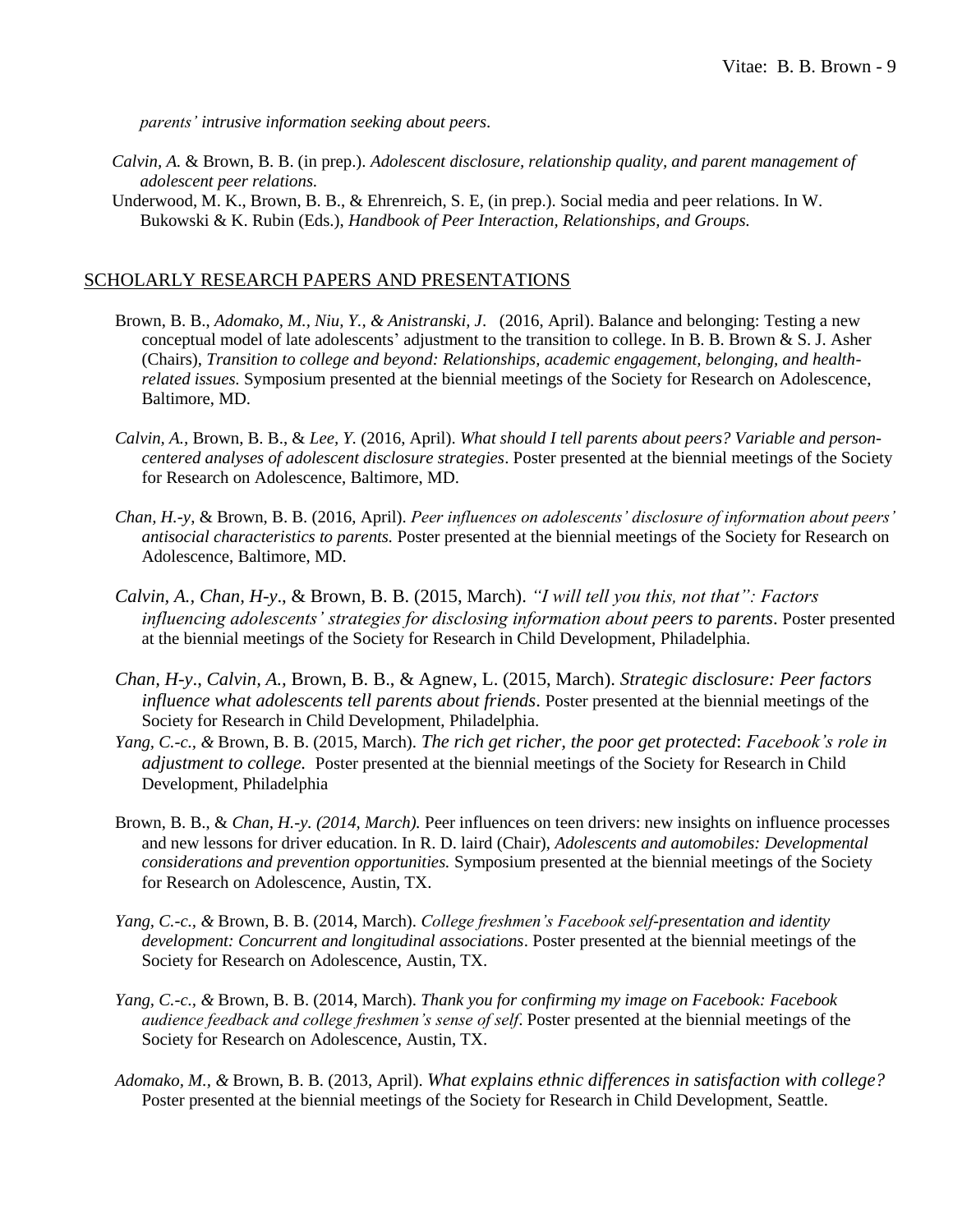- Brown, B. B., & *Liu, D.* (2013, April). Why do late adolescents reveal so much? The case of Chinese college students' disclosure on social networking sites. In S. T. Hawk (Chair), *Too much information? Youths' privacy management in online social environments.* Symposium presented at the biennial meetings of the Society for Research in Child Development, Seattle.
- *Chan, H.-y.*, & Brown, B. B. (2013). *Should I snoop, observe, or just ask? Relationship quality, adolescent behavior, and parents' information seeking about peers.* Poster presented at the biennial meetings of the Society for Research in Child Development, Seattle.
- Smahel, D., Brown, B. B., & Blinka, L. (2012, September). *Associations between online friendship and Internet addiction among adolescents and emerging adults.* Paper presented at the biennial meetings of the European Association for Research on Adolescence, Spetses, Greece.
- *Yang, C-c.,* & Brown, B. B. (2012, March). *Do romantic relationships compromise students' adjustment to college?* Poster presented at the biennial meetings of the Society for Research on Adolescence, Vancouver, BC, Canada.
- *Yang, C-c.,* & Brown, B. B. (2012, March). *Do the rich get richer? Social competence, perception of Facebook usefulness, and adjustment to college.* Poster presented at the biennial meetings of the Society for Research on Adolescence, Vancouver, BC, Canada.
- *Liu, D.,* & Brown, B. B. (2012, March) *Disclosing too much to too many? Chinese college students' internet privacy settings.* Poster presented at the biennial meetings of the Society for Research on Adolescence, Vancouver, BC, Canada.
- *Chan, H.-y.,* & Brown, B. B. (2012, March). *Correlates of adolescent disclosure to parents about peers: The meditational role of "right-to-know" attitudes*. Poster presented at the biennial meetings of the Society for Research on Adolescence, Vancouver, BC, Canada.
- *Yang, C-c.,* & Brown, B. B. (2011, March). *Motives for using Facebook, patterns of Facebook activities, and late adolescents' social adjustment to college.* Poster presented at the biennial meetings of the Society for Research in Child Development, Montreal, Quebec, Canada.
- Brown, B. B., & *Chan, H-y.* (2011, March). Keeping too close tabs? Correlates of parents' intrusive informationseeking about adolescents' peers. In S. T. Hawk (Chair), *Parental privacy invasion during adolescence: Predictors, contexts, and consequences.* Symposium presented at the biennial meetings of the Society for Research in Child Development, Montreal, Quebec, Canada.
- *Grant, A.,* Brown, B. B., & Moreno, M. M. (2011, March). *Drinking to make friends: A mixed methods approach to exploring the links between alcohol use and social motives in college freshmen*. Poster presented at the annual meetings of the Society for Adolescent Health and Medicine, Seattle.
- *Grant, A. M.,* Brown, B. B., & Moreno, M. M. (2011). *Drinking to Make Friends: Exploring Links Between Social Drinking Motives, Alcohol Use and Positive Social Outcomes*. Poster presented at the annual meetings of the Research Society on Alcoholism annual meeting in Atlanta (2011).
- *Liu, D.,* & Brown, B. B. (2011, March). *Can self-disclosure in social network sites benefit college students' social capital?* Poster presented at the biennial meetings of the Society for Research in Child Development, Montreal, Quebec, Canada.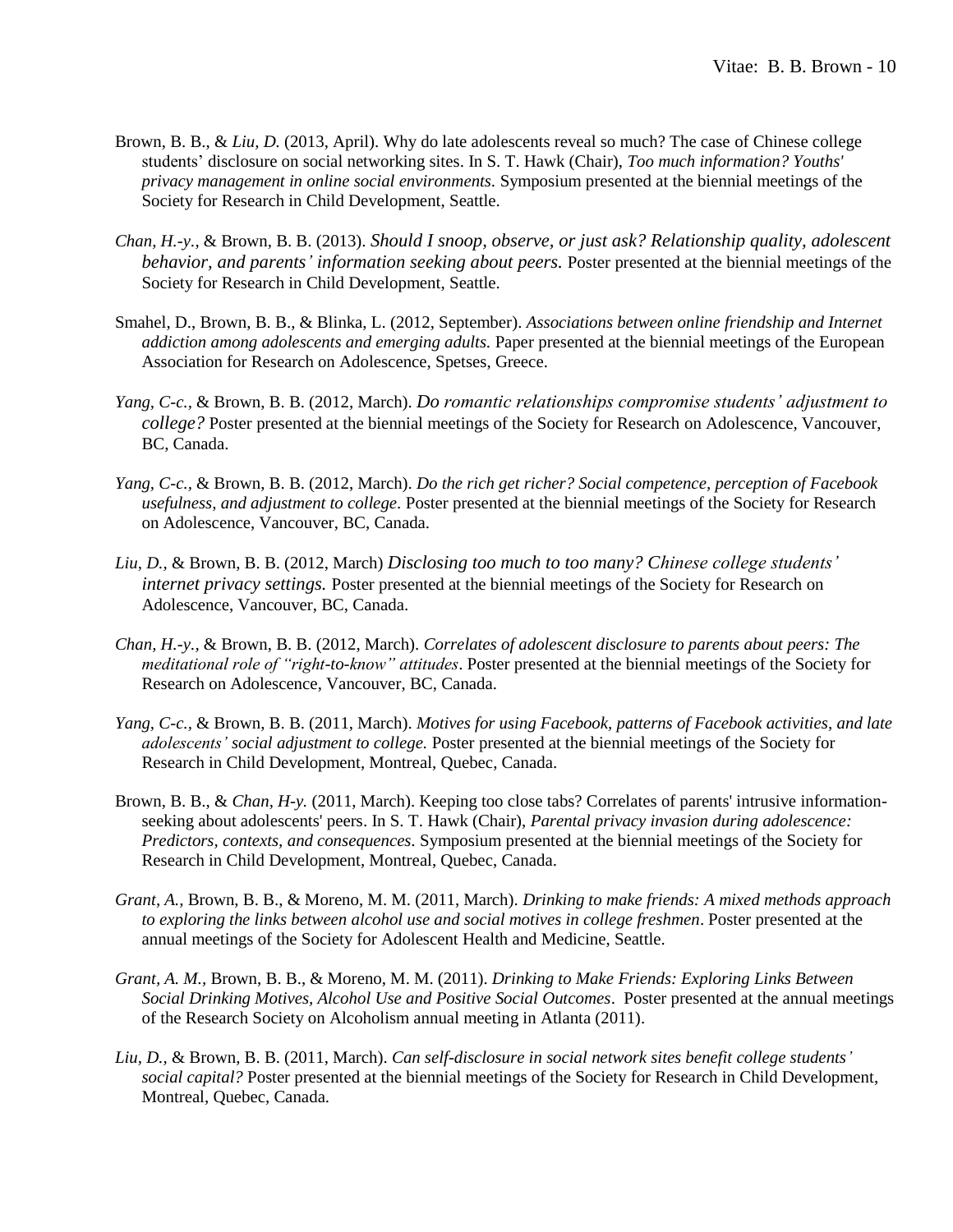- *Grant, A. M.,* Brown, B. B., & Moreno, M. M. (2010, October). *Exploring Links between Alcohol Use and Peer Group Size in First-Year Undergraduate Students.* Poster presented at the annual meetings of the Midwest Society for Pediatric Research, Iowa City, IA.
- Gorman, A. H., Brown, B. B., Kim, B., & Wax,, A. M. (2010, March). Who knows adolescent crowd affiliations better? Comparing expert and non-expert ratings. In J. R. Cross & K. L. Fletcher (Chairs), *A new look at adolescent crowds: Research using nontraditional approaches to crowd identification.* Symposium presented at the biennial meetings of the Society for Research on adolescence, Philadelphia.
- *Dietz, E. M.,* & Brown, B. B. (2009, April). Keeping too close an eye? *Intensive parent monitoring of peers and early adolescent adjustment.* Poster presented at biennial meetings of the Society for Research in Child Development, Denver.
- Gorman, A. H., Schwartz, D., Brown, B. B., & Frolich, M. (2009, April). *Are you a girly girl or a schoolgirl? Crowd affiliation, status and academic adjustment in early adolescence*. Poster presented at biennial meetings of the Society for Research in Child Development, Denver.
- *Nguyen, J.,* & Brown, B. B. (2009, April). Mission, negotiation! Hmong adolescent and parent approaches to autonomy development in peer relationships In J. Nguyen & C. Kouyoumdjian (Chairs), *Autonomy Development through a cultural lens: Armenian, Hmong, and Mexican families*. Symposium presented at the biennial meetings of the Society for Research in Child Development, Denver.
- *Yang, C.-c., & Brown, B. B. (2009, April).From Facebook to cell calls: Layers of electronic intimacy in college* students' peer relations. In B. B. Brown & Patricia M. Greenfield (Chairs), *Electronic connections: Impact of communication media on adolescents' peer relationships.* Symposium presented at the biennial meetings of the Society for Research in Child Development, Denver.
- Brown B. B., *Von Bank H. G*., & Fletcher A.C. (2008, July). Behavioral autonomy trajectories in early adolescence: insights from examining parental oversight of peer relations across the middle school transition. In J. G. Masche (Chair), *Understanding the normative development of parents' knowledge about their adolescent children.* Symposium presented at the biennial meetings of the International Society for the Study of Behavioural Development, Wurzburg (Germany).
- *Von Bank, H. G.*, Brown, B. B., Fletcher, A. C.,& *Takasaki, A.* (2008, March). From coach to spectator? Shifts in parents' roles in adolescents' peer relations across the transition to middle school. In B. B. Brown (Chair), *Impact of transitions on parental involvement in early adolescent peer relations.* Symposium presented at biennial meetings of the Society for Research on Adolescence, Chicago.
- *Bakken, J. P.,* & Brown, B. B. (2007, March). African American and Hmong adolescents' secretive behavior about friends: Strategies used to manage parents' knowledge. In J. Smetana (Chair), *Disclosure and secrecy in adolescent peer relationships*. Symposium presented at the biennial meetings of the Society for Research in Child Development, Boston.
- *Betters, J.*, Brown, B. B., & Vandell, D. L. (2007, March). *Does Age Matter? The Impact of Stage Environment Fit on Student Motivational Outcomes in After-School Programs*. Paper presented at biennial meetings of the Society for Research in Child Development, Boston.
- Brown, B. B., *Von Bank, H.,* & Steinberg, L. (2006, November). *Dissensus between self- and peer ratings of adolescent crowd affiliation*. Invited presentation at the Conference on Normality and Psychopathology in Adolescent Development: Current Issues and Future Pathways (A Festschrift for Daniel Offer). Institute for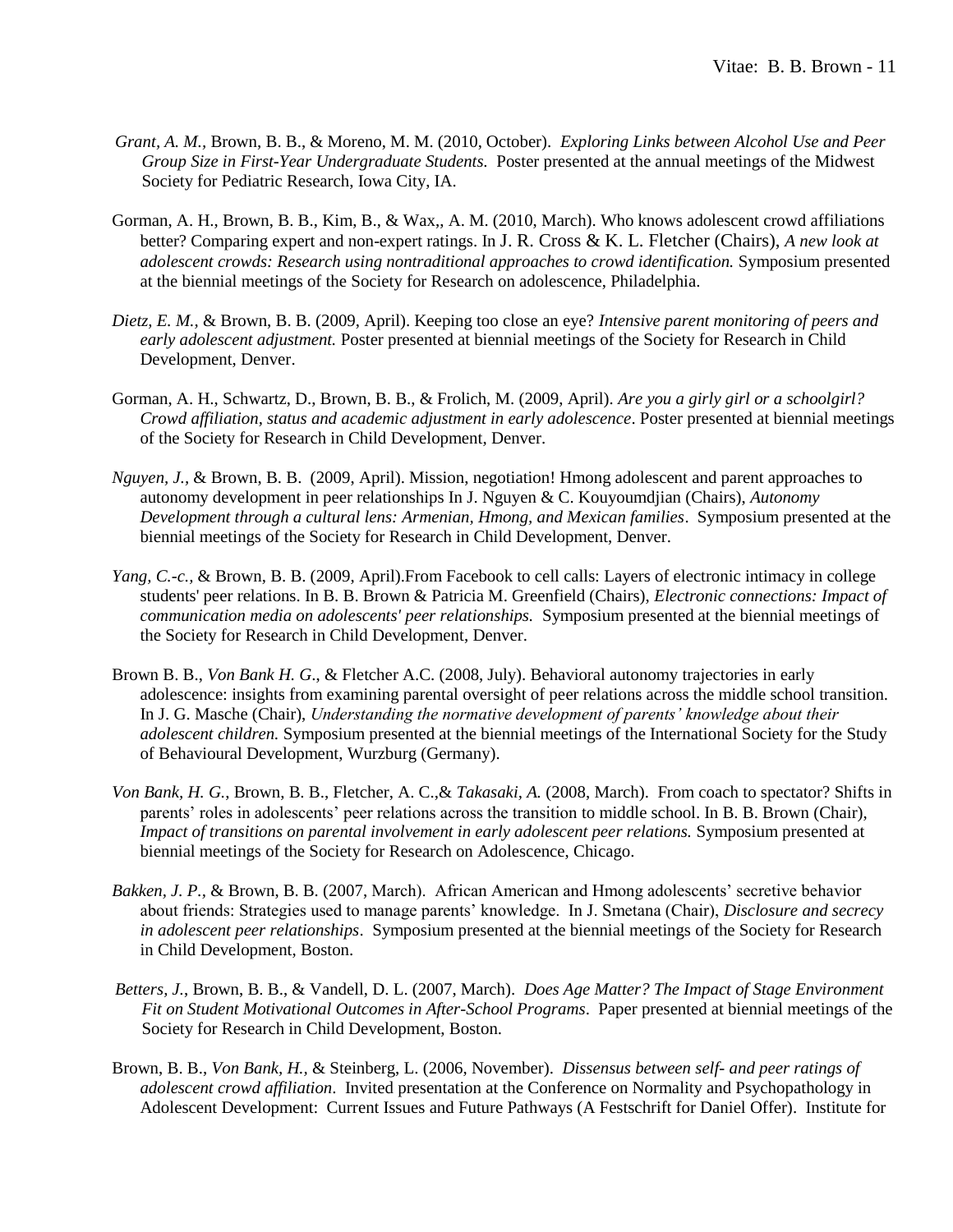Juvenile Research, Chicago, IL.

- Brown, B. B. (2006, October). *Understanding the process of peer influence.* Invited presentation at the Conference on Peer Influence Processes in Youth. Center for Child and Family Policy, Duke University, Durham, NC.
- Brown, B. B., *Bakken, J. P., Nguyen, J., & Von Bank, H.* (2006, May). Limiting parents' knowledge about peers: An adaptive strategy among American immigrant and minority youth? In J. Smetana & M. Kerr (Chairs), *Disclosure, deception, and secrecy in adolescent-parent relationships*. Symposium presented at the biennial meetings of the European Association for Research on Adolescence, Antalya, Turkey.
- *Bakken, J. P.,* & Brown, B. B. (2006, March). *"It ain't her business:" Adolescent justifications for strategic disclosure of information about peer relationships.* Poster presented at the biennial meetings of the Society for Research on Adolescence, San Francisco.
- Brown, B. B. (2006, March). Reconceptualizing peer and social influence on adolescent behavior: A comment on four papers. In M. J. Prinstein & J. Kupersmidt (Chairs), *Processes of Adolescent Peer Contagion.*  Symposium presented at the biennial meetings of the Society for Research on Adolescence, San Francisco.
- *Nguyen, J.,* Brown, B. B., *Von Bank, H., & Bakken, J. P.* (2006, March). "You know how Hmong parents are...": Culturally embedded negotiations of romantic relationships in Hmong immigrant families. In S. D. Madsen (Chair ), *Is Three a Crowd?: Cultural Variations in Parental Involvement in Adolescent Romantic Relationships.* Symposium presented at the biennial meetings of the Society for Research on Adolescence, San Francisco.
- *Von Bank, H.,* Brown, B. B., & Steinberg, L. (2006, March). Does awareness of peer crowd affiliation affect selfconcept and well-being? A longitudinal, symbolic interactionist study. In J. Antonishak (Chair), *Peer Groups, Crowds, and the Social Network: The Longitudinal Study of Adolescent Peer Relationships*. Symposium presented at the biennial meetings of the Society for Research on Adolescence, San Francisco.
- *Wang, L.H.,* & Brown, B. B. (2005, August). *Characteristics of chronic interest among adolescents*. Paper presented at the annual meetings of the American Psychological Association, Washington, D.C.
- Brown, B. B. (2005, April). Modeling adolescent responses to parental involvement in adolescent peer relations: Comments on four papers. In J. Smetana (Chair), *Managing Information on Adolescent Peer Relations: Examining the Child's and Parents' Perspectives*. Symposium presented at the biennial meetings of the Society for Research in Child Development, Atlanta.
- Brown, B. B. (2005, April). Contributions of after-school activities to social skill development and peer interaction: Comments on four papers. In R. L. Larson (Chair), *Peer Processes in Organized After-School Settings.* Symposium presented at the biennial meetings of the Society for Research in Child Development, Atlanta.
- Brown, B. B. (2004, October). *Studying family and peer contributions to adolescent romance*. Penn State National Family Symposium: Romance and Sex in Adolescence and Emerging Adulthood – Risks and Opportunities. Pennsylvania State University, State college, PA.
- Brown, B. B. (2004, March). Cross-cultural, longitudinal studies of adolescent peer relations: Comments on 4 papers. In S. Mayman (Chair), *Another kind of longitudinal research: Comparing the features and effects of early adolescent peer relations in different cultures*. Symposium presented at the biennial meetings of the Society for Research on Adolescence, Baltimore.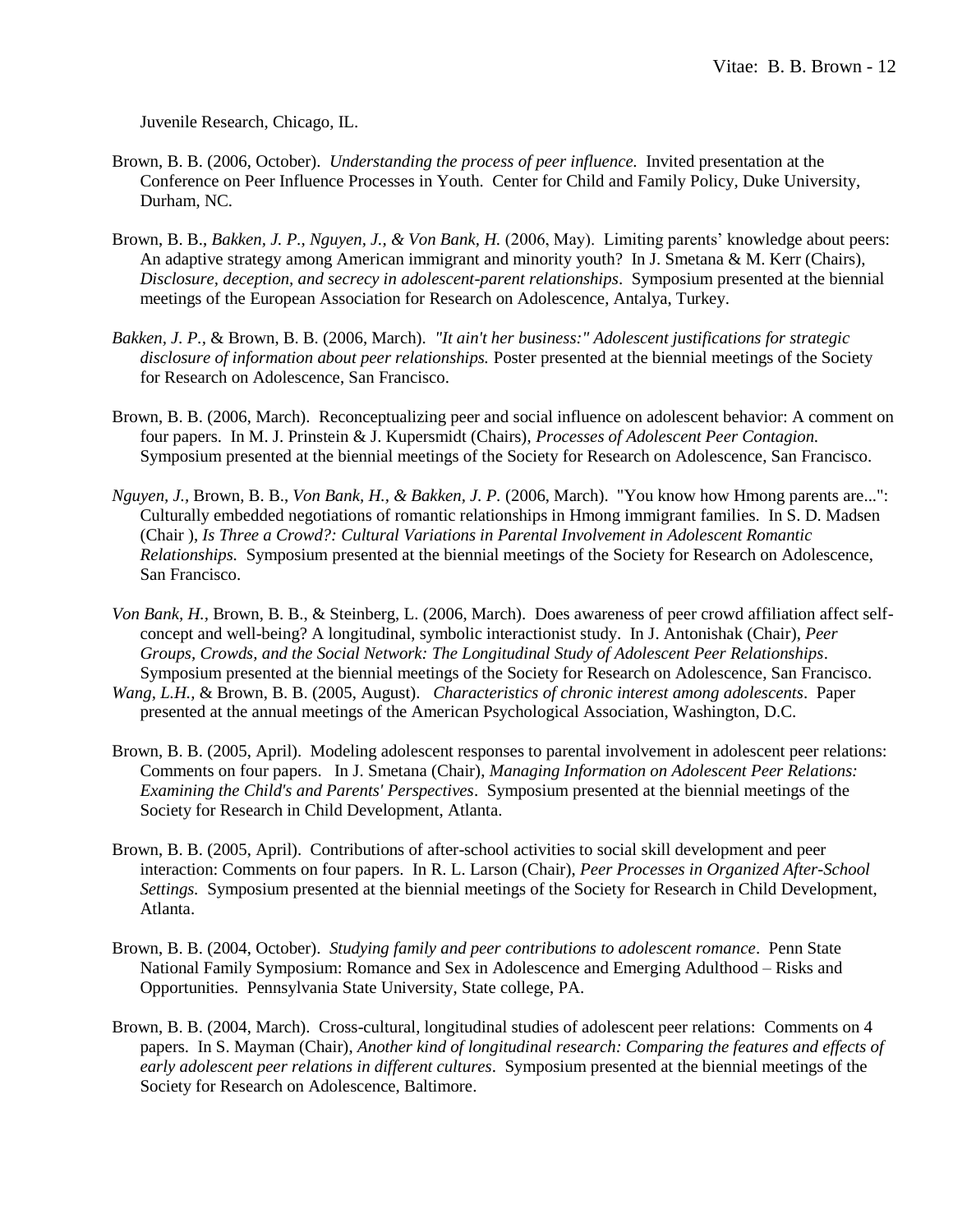- Brown, B. B. (2004, March). Critical dimensions in the study of extracurricular activities: Comments on 4 papers. In J. D. Coatsworth (Chair), *Activity involvement and processes of identity development.* Symposium presented at the biennial meetings of the Society for Research on Adolescence, Baltimore.
- *Krein, H.* & B. B. Brown (2004, March). *Assessing what adolescents think parents have the right to know: The right to know scale.* Poster presented at the biennial meeting of the Society for Research on Adolescence: Baltimore, Maryland.
- Brown, B. B., & *Huang, L.-H.* (2003, April). How horrible is "hanging out?": Comparing adolescents' peer interactions in structured and unstructured settings. In J. P. Allen (Chair), *Exploring The Dark Side of Peer Groups: What Determines (or Prevents) Peer Influences from Turning Negative.* Symposium presented at the biennial meetings of the Society for Research in Child Development, Tampa.
- *Krein, H.,* & Brown, B. B. (2003, April). *Information management: What adolescents think parents have the right to know.* Paper presented at the biennial meetings of the Society for Research in Child Development, Tampa.
- Brown, B. B. (2002, April). Change and diversity in adolescents' social lives and interpersonal competencies. In R. Larson (Chair), *Adolescence in the 21st Century*. Symposium presented at the biennial meetings of the Society for Research on Adolescence, New Orleans.
- Hamm, J. V., Dyson, O. L., & Brown, B. B. (2001, April). Concordance in self- and peer-perceived crowd affiliation for adolescents in ethnically diverse high schools. In M. M. Dolcini (Chair), *Extending research on friendships and crowds to ethnic minority youth*. Symposium presented at the biennial meetings of the Society for Research in Child Development, Minneapolis.
- *Theobald, W. E., Klute, C.,* & Brown, B. B. (2000, April). *Individual and peer group differences in styles of substance use.* Paper presented at the biennial meetings of the Society for Research on Adolescence, Chicago
- Brown, B. B., *Alvarez, L., & Quijada, P. J.* (1999, April). Cultural derivatives of strategies of parental involvement in adolescent peer relations among Mexican-American and Indian families. In N. Mounts & K. McCoy (Chairs), *So these are your friends?: Parental management of adolescents' peer relationships.* Symposium presented at the biennial meetings of the Society for Research in Child Development, Albuquerque.
- Brown, B. B. (1998, July). Beyond "blind sheep" and "birds of a feather": Reconceptualizing the adolescent peer environment and peer influence. In Sarah Friedman (Chair), *Assessment of the environment: Conceptual and methodological considerations*. Symposium presented at the 15th meetings of the International Society for the Study of Behavioral Development. Berne, Switzerland.
- Brown, B. B. (1998, April). Learning contexts beyond the classroom. In Kenneth Rehage (Chair), *New insights into the development of adolescents.* Symposium presented at the annual meetings of the American Educational Research Association. San Diego, CA.
- Fletcher, A. C., & Brown, B. B. (1998, February). Extracurricular activity involvement and adolescent wellbeing: The role of peer context. In B. B. Brown (Chair), *Adolescent involvement in community activities: The role of peers.* Symposium presented at the biennial meetings of the Society for Research on Adolescence, San Diego.
- Brown, B. Bradford (1998, February). *Can peer expectations for autonomy explain crowd differences in behavior?* Paper presented at the biennial meetings of the Society for Research on Adolescence, San Diego.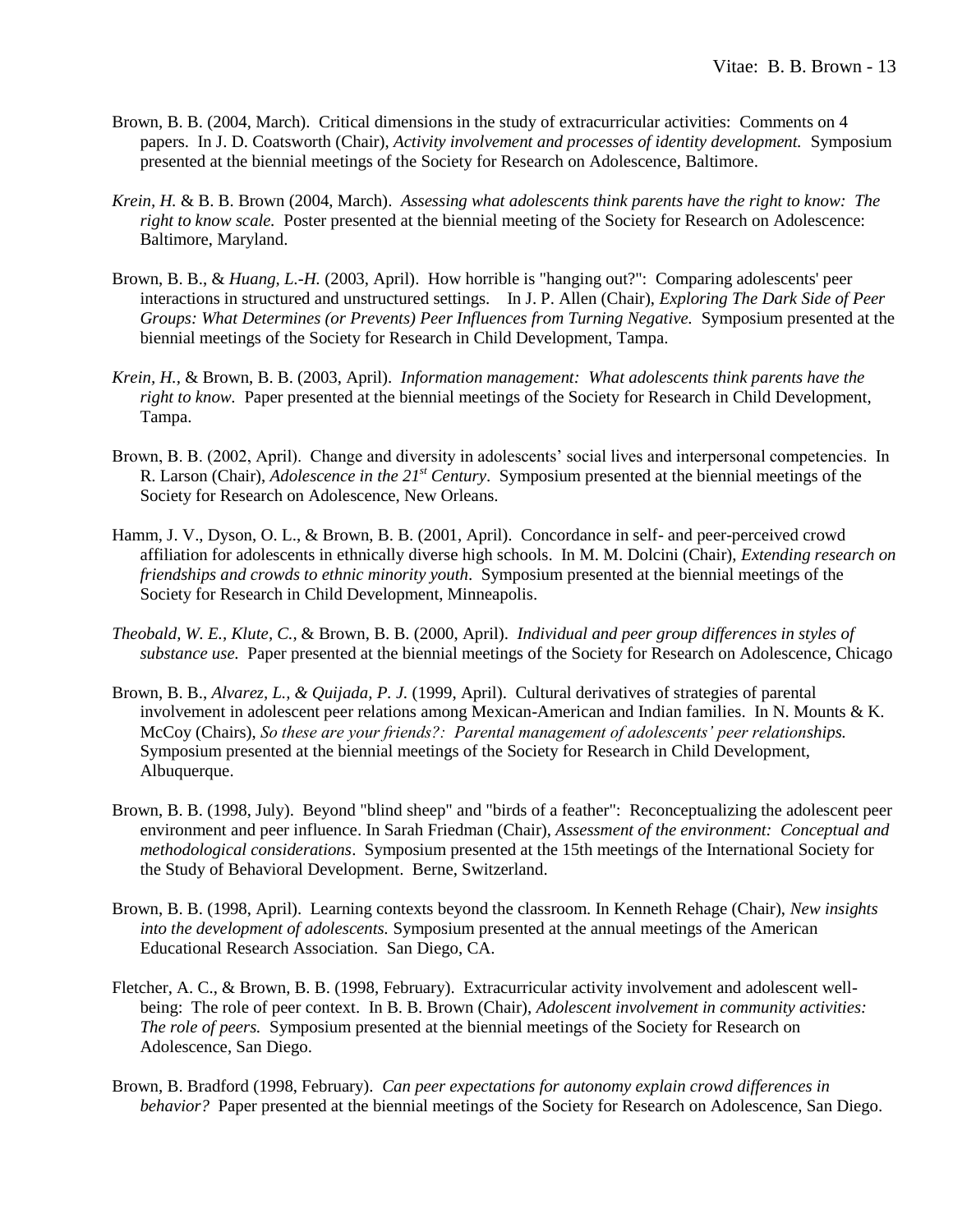- *Hamm, J. V., & Brown, B. B. (1997, April). Parent socialization of adolescents' cross-race peer relations:* Beliefs and practices. In Nancy Darling (Chair), *Family values: Preparing adolescents for the world ahead*. Symposium presented at the biennial meetings of the Society for Research in Child Development, Washington, D.C.
- *Stone, M.,* & Brown, B. B. (1997, April). Descriptions of self and crowds in secondary school: Identity claims and projections. In J. A. McLellan & M. J. Pugh (Co-Chairs), *Individual, group, and dyad: Interactions between levels of complexity in the peer system*. Symposium presented at the biennial meetings of the Society for Research in Child Development, Washington, D.C.
- Brown, B. B. (1996, March). *"You're going with* who*?!" Peer group influences on adolescent romance.* In W. Furman & B. Brown (Organizers), Preconference on Romantic Relationships in Adolescence, biennial meetings of the Society for Research on Adolescence, Boston.
- Brown, B. B., *Hamm, J. V., & Meyerson, P*. (1996, March). Encouragement, empowerment, enmeshment: Ethnic differences in approaches to parental involvement with peer relationships. In B. Brown (Chair), *Buzz off or butt in? Parental involvement in adolescent peer relationships*. Symposium presented at the biennial meetings of the Society for Research on Adolescence, Boston.
- Brown, B. B., & *Theobald, W.* (1996, March). *Is teenage romance hazardous to adolescent health?* Paper presented at the biennial meetings of the Society for Research on Adolescence, Boston.
- Brown, B. B. (1995, March). The emergence of peer crowds at adolescence: Friend or foe to adolescent health? In J. E. Schulenberg & J. L. Maggs (Chairs), *Developmental transitions during adolescence: Health risks, health benefits*. (Symposium presented at the biennial meetings of the Society for Research in Adolescence, Indianapolis.
- Brown, B. B., & *Sim, T.-N* (1994, February). *Ethnic differences in parental correlates of adolescent peer conformity*. Presented at the biennial meetings of the Society for Research in Adolescence, San Diego.
- Brown, B. B., *Freeman, H., Huang, B. H., & Mounts, N. S.* (1992, March*). "Crowd hopping": Incidence, correlates, and consequences of change in crowd affiliation during adolescence*. Paper presented at the biennial meeting of the Society for Research in Adolescence, Washington, D.C.
- Darling, N., & Brown, B. B. (1992, March*). Pattering of academic performance and deviance among Africanand European-American youths in three communities*. Paper presented at the biennial meeting of the Society for Research in Adolescence, Washington, D.C.
- Brown, B. B., *Kohrs, D. M., & Lazarro, C.* (1991, April). *What price sports glory?: Academic costs and consequences of extracurricular participation in high school*. Paper presented at the annual meeting of the American Educational Research Association, Chicago.
- *Mounts, N.,* Brown, B., *Lamborn, S.,* & Steinberg, L. (1991, April). *Parenting style and crowd adjustment: Contributions to adolescent adjustment.* Paper presented at the biennial meeting of the Society for Research in Child Development, Seattle.
- Steinberg, L., *Lamborn, S. D., Mounts, N.,* & Brown, B. B. (1991, April). *Authoritative parenting and adolescent adjustment across varied ecological niches.* Paper presented at the biennial meeting of the Society for Research in Child Development, Seattle.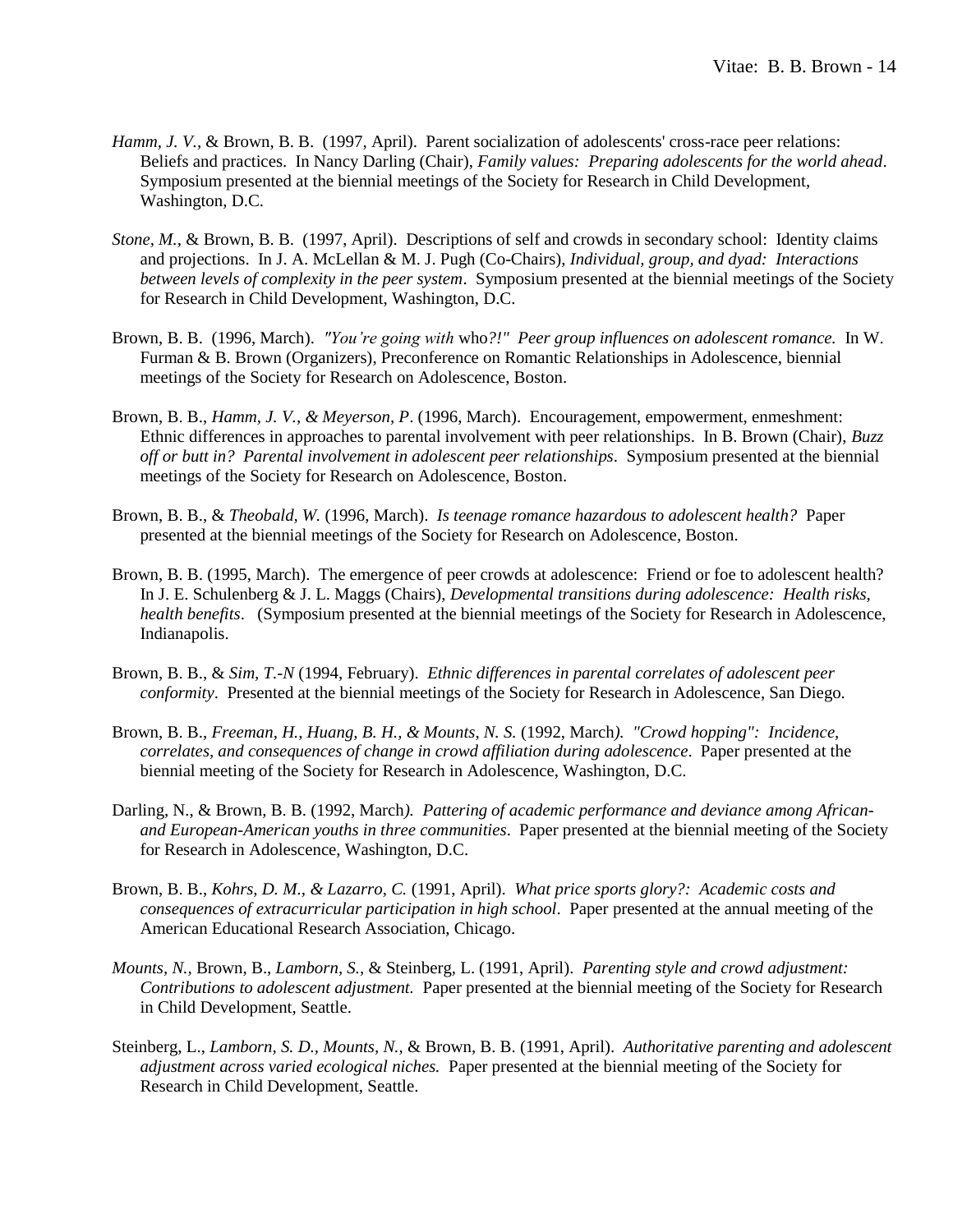- Brown, B. B. (1990, December). *School culture, social politics, and the academic motivation of high school students.* Paper presented at Hard Work and Higher Expectations: A Conference on Student Motivation, sponsored by the Office of Educational Research and Improvement, U.S. Department of Education, Washington, D.C.
- Brown, B. B., *Mounts, N., & Philipp, M.* (1990, March). *The comparative influence of peers and parents on high school achievement: Ethnic differences.* Paper presented at the biennial meeting of the Society for Research on Adolescence, Atlanta.
- Brown, B. B., & *Mounts, N.* (1989, April). *Peer group structures in single versus multi-ethnic high schools.*  Paper presented at the biennial meetings of the Society for Research in Child Development, Kansas City.
- Brown, B. B. (1989, March). Can nerds and druggies be friends?: Mapping "social distance" between adolescent peer groups. In G. Ladd (Chair), *Peer relationships and school adjustment*. Invited symposium at the annual meetings of the American Educational Research Association, San Francisco.
- Brown, B. B. (1989, March). *Skirting the "brain-nerd" connection": How high achievers save face among peers.* Paper presented at the annual meetings of the American Educational Research Association, San Francisco.
- *Lamborn, S.,* Steinberg, L., Brown, B. B., & *Mounts, N.* (1989, March). *The social contexts of adolescence: Influences on student engagement*. Paper presented at the annual meetings of the American Educational Research Association, San Francisco.
- Steinberg, L., & Brown, B. B. (1989, March). *Beyond the classroom: Parental and peer influences on high school achievement.* Invited address to the Families and Schools SIG; presented at the annual meetings of the American Educational Research Association, San Francisco.
- Brown, B. B., & Clasen, D. R. (1988, March). *Normative regulation in school-based peer groups: A microsystems analysis.* Paper presented at the biennial meetings of the Society for Research In Adolescence, Alexandria, VA.
- Brown, B. B., & Clasen, D. R. (1988, March). *Structural features of adolescent clique and crowd affiliation: Moving beyond Dunphy.* Paper presented at the biennial meetings of the Society for Research in Adolescence, Alexandria, VA.
- Brown, B. B., Clasen, D. R., & *Neiss, J.* (1987, April). *Smoke in the looking glass: Adolescents' perceptions of their peer group status.* Paper presented at the biennial meetings of the Society for Research in Child Development, Baltimore.
- Brown, B. B., & *Eicher, S. A.* (1986, April). *Secondary school students' assessment of the value of school-based peer groups.* Paper presented at the annual meetings of the American Educational Research Association, San Francisco.
- Clasen, D. R., & Brown, B. B. (1986, April). *The relationship between peer groups and school performance.* Paper presented at the annual meetings of the American Educational Research Association, San Francisco.
- Brown, B. B., & Clasen, D. R. (1986, March). *Developmental changes in adolescents' conceptions of peer groups.* Paper presented at the biennial meetings of the Society for Research in Adolescence, Madison, WI.
- *Lohr, M. J.,* & Brown, B. B. (1986, March). *Peer group differences in adolescent behavior and psychological well-being: A study in sociometric status*. Paper presented at the biennial meetings of the Society for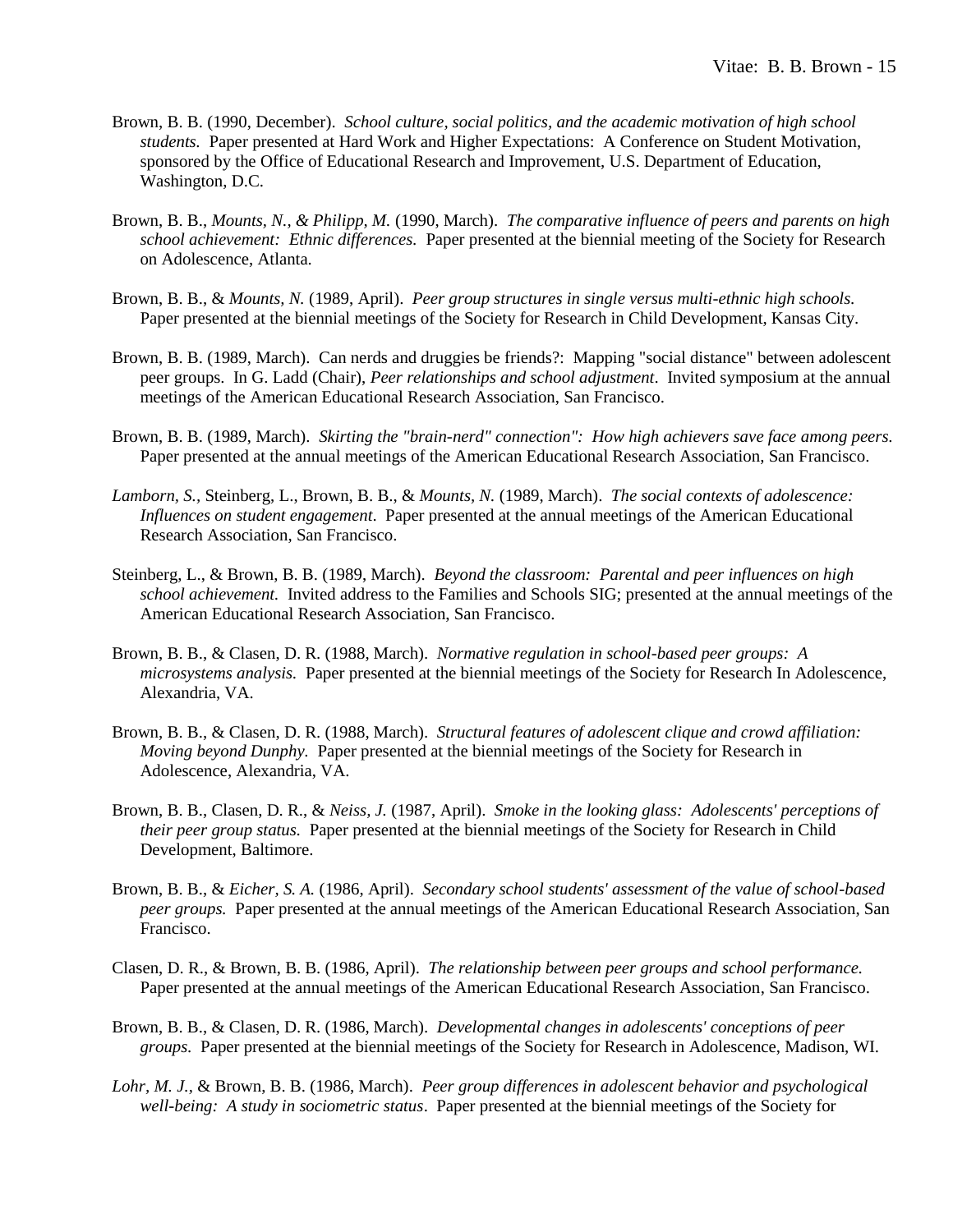Research in Adolescence, Madison, WI.

- Brown, B. B., Clasen, D. R., & *Eicher, S. A.* (1985, April). *Peer pressure, peer conformity and self-reported behavior among adolescents*. Paper presented at the biennial meetings of the Society for Research in Child Development, Toronto.
- Clasen, D. R., & Brown, B. B. (1985, April). The *multidimensionality of peer pressure in adolescence.* Paper presented at the biennial meetings of the Society for Research in Child Development, Toronto.
- Brown, B. B., & *Clasen, D. R.* (1984, August). *Peer pressure in middle school*. Symposium presented at the fourth annual University of Wisconsin-Platteville Conference on the Transescent Student, Platteville, WI.
- Brown, B. B., & *Lohr, M. J.* (1983, April). *Adolescent peer group stereotypes, member conformity and identity development.* Paper presented at the biennial meetings of the Society for Research in Child Development, Detroit.
- *Lohr, M. J.,* & Brown, B. B. (1983, April*). "Neglected" adolescents: The effects of peer group membership on self-esteem.* Paper presented at the biennial meetings of the Society for Research in Child Development, Detroit.
- Brown, B. B. (1982, October). *Honor thy jocks and thy socies: Implications of peer group stereotyping for adolescent development*. Presentation to Post- Doctoral Program in Adolescence, Michael Reese Hospital, Chicago.
- Brown, B. B., & *Foye, B. F.* (1982, September). *Divorce as a dual transition: Emotional loss and role restructuring.* Paper presented at the NATO International Conference on Role Transitions, Madison, WI.
- Brown, B. B., & *Lohr, M. J.* (1982, March). *Adolescents' perceptions of high school peer groups: Implications for identity development.* Paper presented at the annual meetings of the American Educational Research Association, New York.
- Brown, B. B. (1981, November). *Self-sufficiency or network deficiencies? Examining an age-related decline in seeking help for stressful life events*. Paper presented at the 34th annual meetings of the Gerontological Society of America, Toronto.
- Brown, B. B. (1981, November). *Sources of self-perceptions of personal changes in later adulthood.* Paper presented at the 34th annual meetings of the Gerontological Society of America, Toronto.
- Brown, B. B. (1981, November). *Thirty years of research in gerontology--A study in still life? Social and psychological aspects*. Symposium presented at the 34th annual meetings of the Gerontological Society of America, Toronto.
- Brown, B. B. (1980, November). *The impact of confidants on adjusting to stressful events*. Paper presented at the 33rd annual meetings of the Gerontological Society of America, San Diego.
- Gourash, N. L., Brown, B. B., & *Zindler, M.* (1980, November). *Age, gender, and ethnic differences in selfperceived personality change*. Paper presented at the 33rd annual meetings of the Gerontological Society of America, San Diego.
- Brown, B. B. (1977, August). *Help-seeking behavior among urban adults: A preliminary report.* Paper presented at the 85th annual meetings of the American Psychological Association, San Francisco.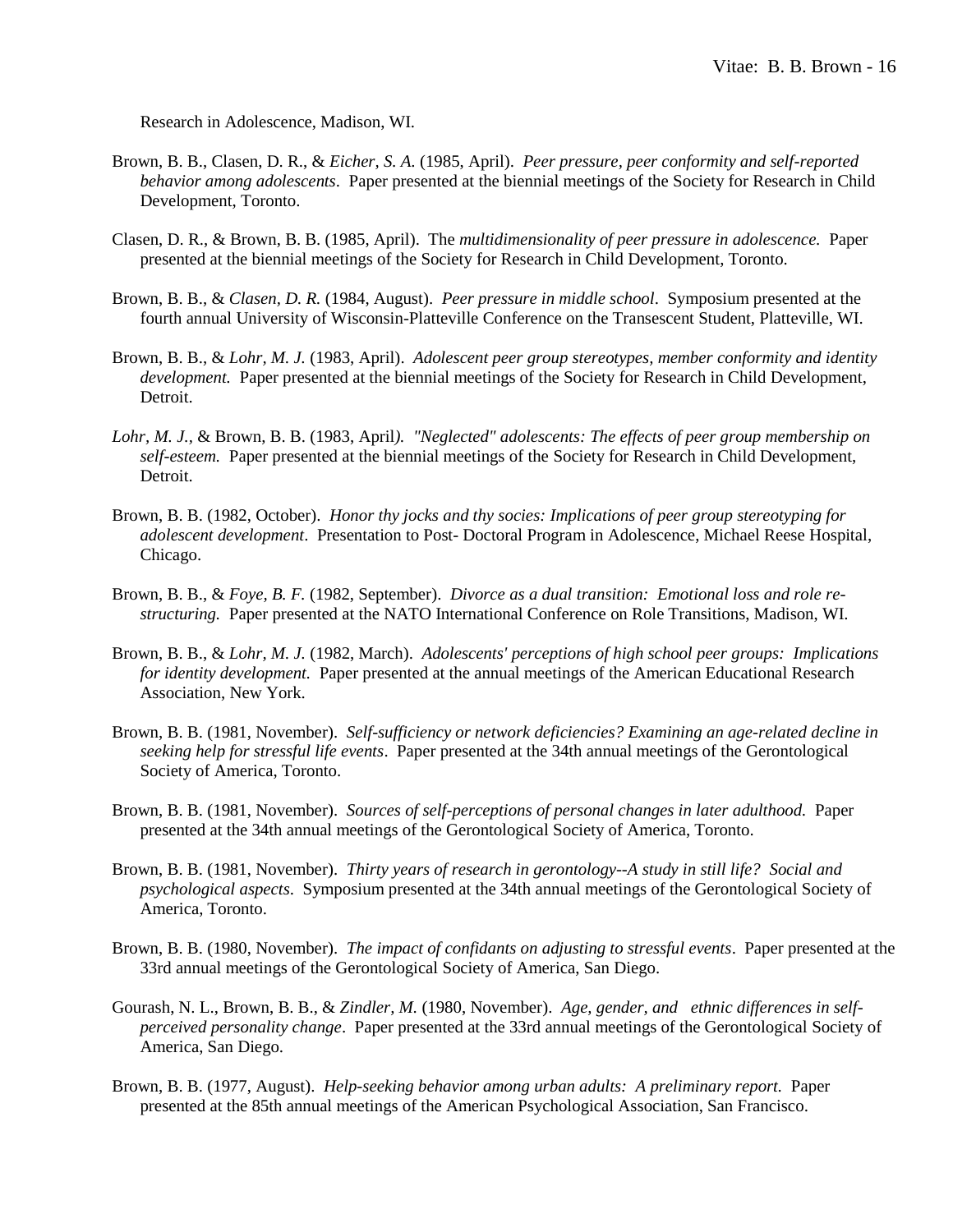Brown, B. B., Cohler, B., & Lieberman, M. L. (1976, November). *Social relationships and perceived interpersonal resources among middle-aged and older persons*. Paper presented at the 29th annual meetings of the Gerontological Society of America, New York.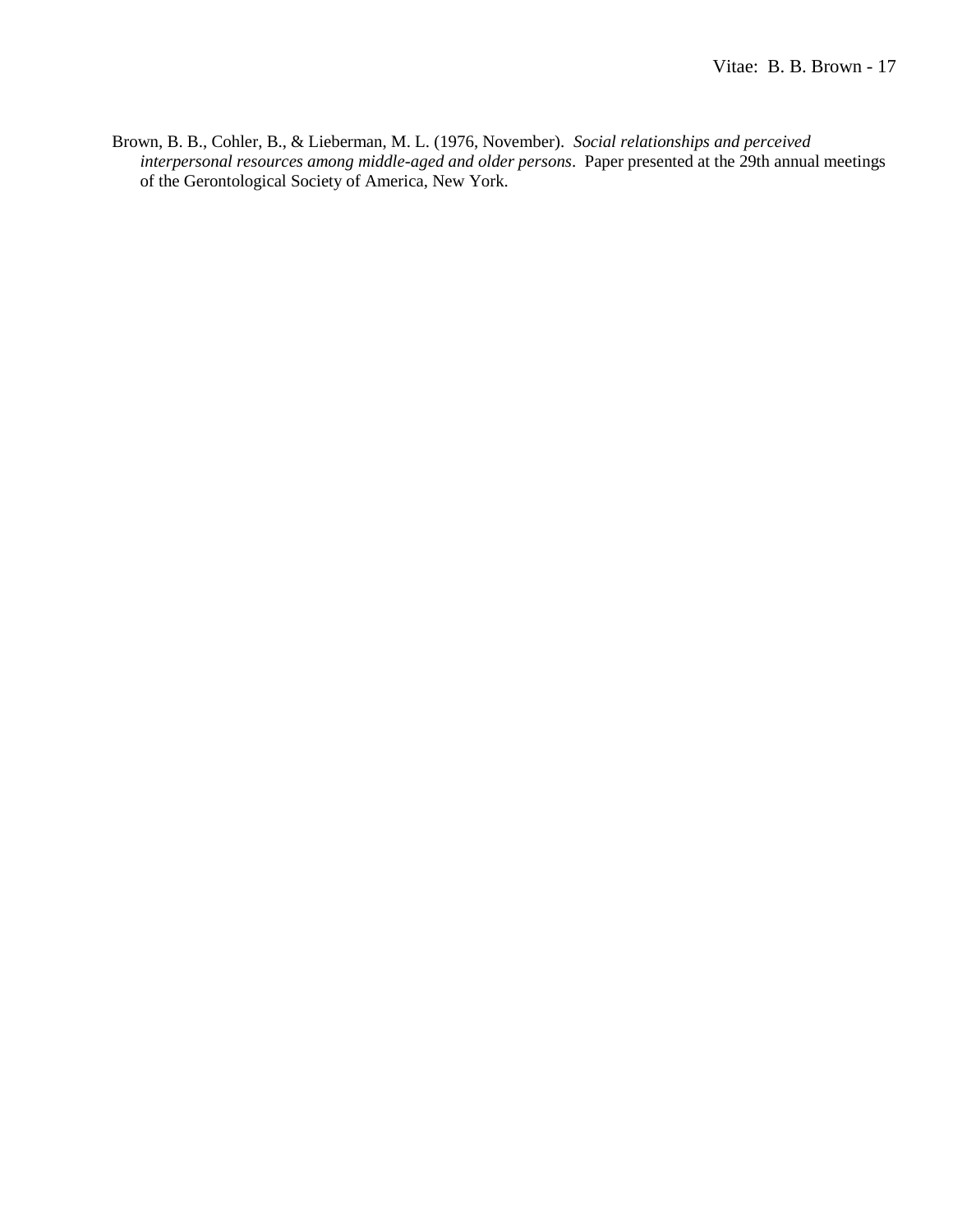#### RESEARCH SUPPORT

- Measuring personality change in urban adults (B. Bradford Brown, P.I.). University of Wisconsin Biomedical Research Support Grant, 4/1/80 - 3/31/81, \$7,064.
- Age differences in social supports and help-seeking relationships among urban adults (B. Bradford Brown, P.I.). University of Wisconsin Graduate School Grant #110249, 7/1/80 - 6/30/81, \$4,167.
- Age changes in effects of social support on stress (B. Bradford Brown, P.I.). NIMH Small Grant, 12/1/80 11/30/81, \$9,703.
- Evaluation of a training program for displaced homemakers (B. Bradford Brown, P.I.). University of Wisconsin School of Education Grant (Spencer Foundation Funds), 6/1/81 - 8/31/82, \$7,000.
- The influence of peer groups on identity development in adolescence (B. Bradford Brown, P.I.). University of Wisconsin, Center for Education Research Royalty Fund Grant, 9/1/81 - 8/31/82, \$12,000.
- The effects of peer group membership, peer pressure, and family cohesiveness on adolescent development: A longitudinal analysis (B. Bradford Brown, P.I.). Spencer Foundation (Chicago, IL), 1/1/84 - 12/31/86, \$95,557.
- Noninstructional influences on adolescent achievement: A critical review and proposal for research. (B. Bradford Brown & Laurence Steinberg, P.I.s). OERI, U.S. Department of Education, 12/1/86 - 11/30/87, \$51,000.
- Noninstructional influences on adolescent achievement. (With Laurence Steinberg). OERI, U.S. Department of Education, 12/1/87 - 11/30/90, \$643,500.
- Stability and change in peer group affiliations in single- and multi-ethnic high schools (B. Bradford Brown, P.I.). Spencer Foundation (Chicago, IL), 2/1/90 - 7/31/93, \$131,327.
- Parental involvement in adolescents' peer relationships: A pilot study (B. Bradford Brown, P.I.). Wisconsin Alumni Research Foundation, 7/1/94 - 6/30/95, \$1,075.
- Preparing secondary school teachers for the "real worlds" of adolescents and schools: An interdisciplinary, integrative instructional approach. (Brad Brown & Daniel Pekarsky, P.I.'s). Undergraduate Teaching Improvement Council, University of Wisconsin System, 8/1/96 - 7/31/97, \$10,500.
- Experience sampling pilot study: 21<sup>st</sup> Century Community Learning Centers Evaluation. (Deborah Vandell & B. Bradford Brown, P.I.'s). Mott Foundation, 1/2/01 - 7/15/01. \$64,125.
- Do after-school programs affect student experience? An enhancement study to the 21<sup>st</sup> Century CLC evaluation. (Deborah Vandell, P.I.; B. Bradforf Brown & Kim Pierce, Co-P.I.'s). Mott Foundation, 9/1/01 - 8/31/02, \$403,975.
- Development of a plan for a study of best practices in after-school programming. (Deborah Vandell & Elizabeth Reisner, P.I.'s; B. Bradford Brown & Kim Pierce, Co-P.I.'s). Mott Foundation, 12/01/01 - 11/30/02, \$600,000.
- Study of Promising After-School Programs. (Deborah Vandell & Elizabeth Reisner, P.I.'s; B. Bradford Brown & Kim Pierce, Co-P.I.'s). Mott Foundation, 10/15/02 - 12/31/06, \$3,000,000.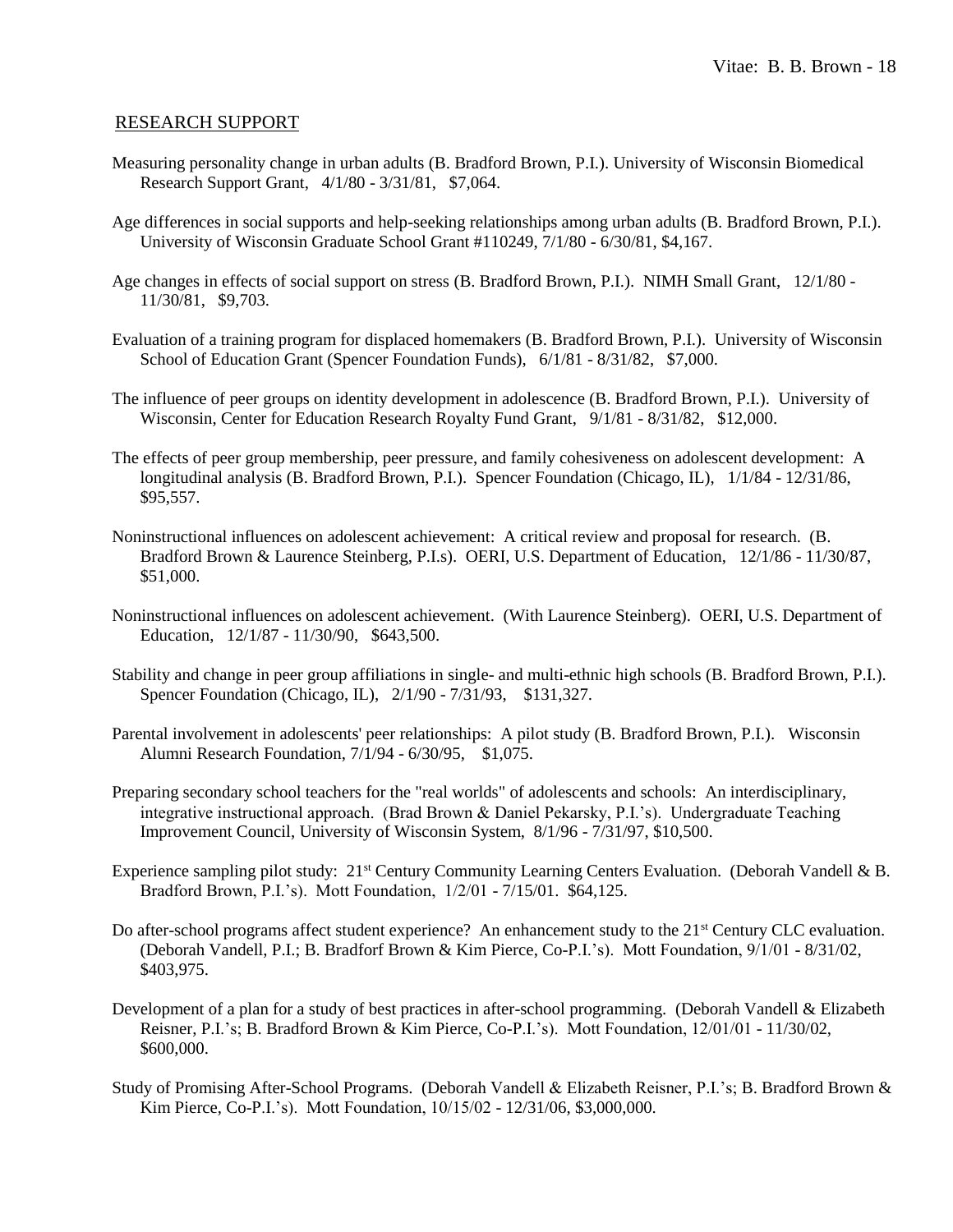- Authoritative Parenting: Could it reduce teen weight? (Susan Riesch, P.I.; B. Bradford Brown, Aaron Carrel, & Carmen Valdez, Co-P.I.s).University of Wisconsin Institute for Clinical and Translational Research, 9/1/08 - 7/31/09. \$40,000.
- Interdisciplinary Training Program: Youth Development, Social Media, and Assessment (B. Bradford Brown, P.I.; Amy Bellmore, Marie-Louise Mares, Catalina Toma, Co-P.I.s). Graduate School; University of Wisconsin-Madison, 9/01/16 – 8/31/21. \$438,058.

# SERVICE ACTIVITIES

### **Service for Scholarly Journals**

- Editor for:
	- *Journal of Research on Adolescence* (1999 2005)
- Associate Editor for:
	- *Journal of Adolescent Research* (1985 89)
- Editorial Board:
	- *Child Development* (1999 2000)
	- *Developmental Psychology* (1995 1998; 2012 present)
	- *Journal of Adolescent Research* (1990 2005)
	- *Journal of Early Adolescence* (1993 present)
	- *Journal of Research on Adolescence* (1996 1999)
	- *Journal of Youth and Adolescence* (1985 present)
	- *Youth and Society* (2011 present)
- Ad-Hoc Reviewer for:
	- *American Educational Research Journal, American Journal of Community Psychology, American Psychologist, Applied Developmental Science, Child Development, Cognitive Development, Developmental Psychology, Educational Researcher*, *Evaluation and the Health Professions, International Journal of Behavioral Development, Journal of Adolescence, Journal of Adolescent Health, Journal of Applied Developmental Psychology, Journal of Applied Social Analysis, Journal of Applied Social Psychology, Journal of Consulting and Clinical Psychology, Journal of Educational Psychology, Journal of Family Psychology, Journal of Health and Social Behavior, Journal of Health Psychology, Journal of Leisure Studies, Journal of Marriage and the Family, Journal of Social and Personal Relationships, Personality and Social Psychology Bulletin, Psychological Bulletin, Review of Educational Research, School Psychology Quarterly, Social Development, Social Problems, Social Psychology Quarterly, Sociological Inquiry, Sociological Perspectives, Sociology of Education.*

### **Professional Memberships**

- American Educational Research Association
	- Mentor, AERA / Spencer Fellowship Program (1998-1999)
- American Psychological Association
- International Society for the Study of Behavioral Development
- Society for Research in Child Development
	- Mentor, SRCD Teaching Mentorship Program, 2012-present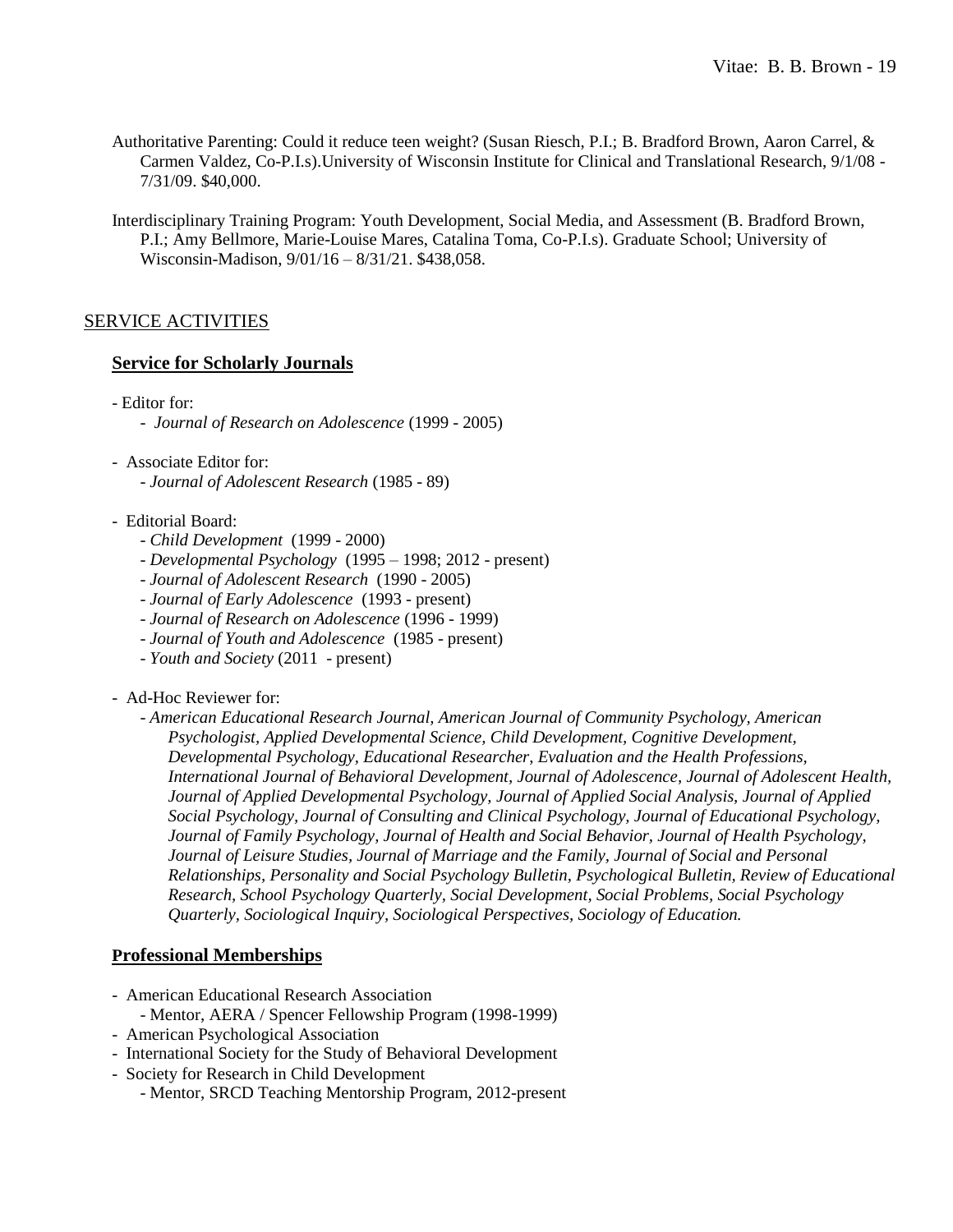- Member, Committee on Ethnic and Racial Issues, 1997-2001
- Co-Organizer and Program Coordinator, 1999 Peer Relations Preconference
- Society for Research on Adolescence
	- Member, SRA Council, 1996-2000
	- Member, Local Arrangements Committee, 1985
	- Member, Programs Committee, 1991
	- Newsletter Editor, Peer Relations SIG, 1995
	- Member, Committee on Study Groups, 1993-98
	- Member, Subcommittee on Publisher Selection, 2010
	- Member, Publications Committee, 2010 2015
	- Chair, Publications Committee, 2016-2017.
	- Chair of Review Panel for Biennial Meetings, 1993, 1997, 1999
	- Chair, SRA Study Group on Parental Involvement in Adolescent Peer Relations (PIAPER), 2005-2007

# **National / International Service (selected)**

# **Presentations and Invited Speeches:**

- Discussant, National Conference on Sex Roles and Classroom Learning (sponsored by Center for Educational Research, Univ. of Wisconsin-Madison), October 13, 1983.
- Featured speaker, Workshop on Alcoholism and Alcohol Abuse in Old Age, Institute on Aging, Jewish Home for the Aged, Detroit, MI, December 6, 1983.
- Session Leader, "Studying middle school peer relations." Midwest Regional Conference of Middle Level Educators, La Crosse, WI, October, 1985.
- Discussant, Symposium on Peer Factors in Juvenile Delinquency, American Sociological Association, Washington, D.C., August, 1990
- Speaker, OERI (Dept. of Education) Conference on Student Motivation: Hard Work and Higher Expectations, Washington, D.C., November, 1990
- Invited address to the Special Interest Group on Peer Relations at the biennial meeting of the Society for Research on Adolescence, Atlanta: "What's on the horizon for research on adolescent peer relations?" March, 1990
- Invited presenter, Conference on the Impact of Social Context on Adolescent Trajectories, Program for Policy Research and Intervention for Development in Early Adolescence, Pennsylvania State University, State College, PA, October 2-3, 1992
- Invited presenter, Social Networks Conference, sponsored by the Program on Human Development and Criminal Behavior, Harvard University; New Orleans, December 10, 1992
- Invited presenter, NICHD Conference on "Methods for Studying the Environmental Context across the Life Span." Bethesda, MD, November 1-3, 1993
- Featured presenter, Conference #2 on revising criteria for selecting National Schools of Excellence. Blue Ribbon Schools Committee, OERI, U. S. Department of Education, Washington D.C. July 25-26, 1996.
- Keynote speaker: *Beyond the classroom: What parents and communities can do to help children succeed*. First Annual Milwaukee Conference on School/Family/Community Partnerships. Milwaukee Teachers' Educational Association, Milwaukee, WI, October 24, 1996.
- Keynote speaker: *Brains, jocks, and nerds: The effects of peer pressure on adolescent achievement* Founders Day Dinner, San Diego chapter of the Wisconsin Alumni Association, March 19, 1997.
- Invited address: *Only geeks do homework*. Division 15 (Educational Psychology), American Psychological Association, Chicago, August 16, 1997.
- Participant and Presenter, Social Networks Conference, Center for AIDS Prevention Research, University of California - San Francisco, June 8-9, 1998.
- Featured speaker: *How to help schools help children*. 1998/99 Civic Forum series, University of Cincinnati,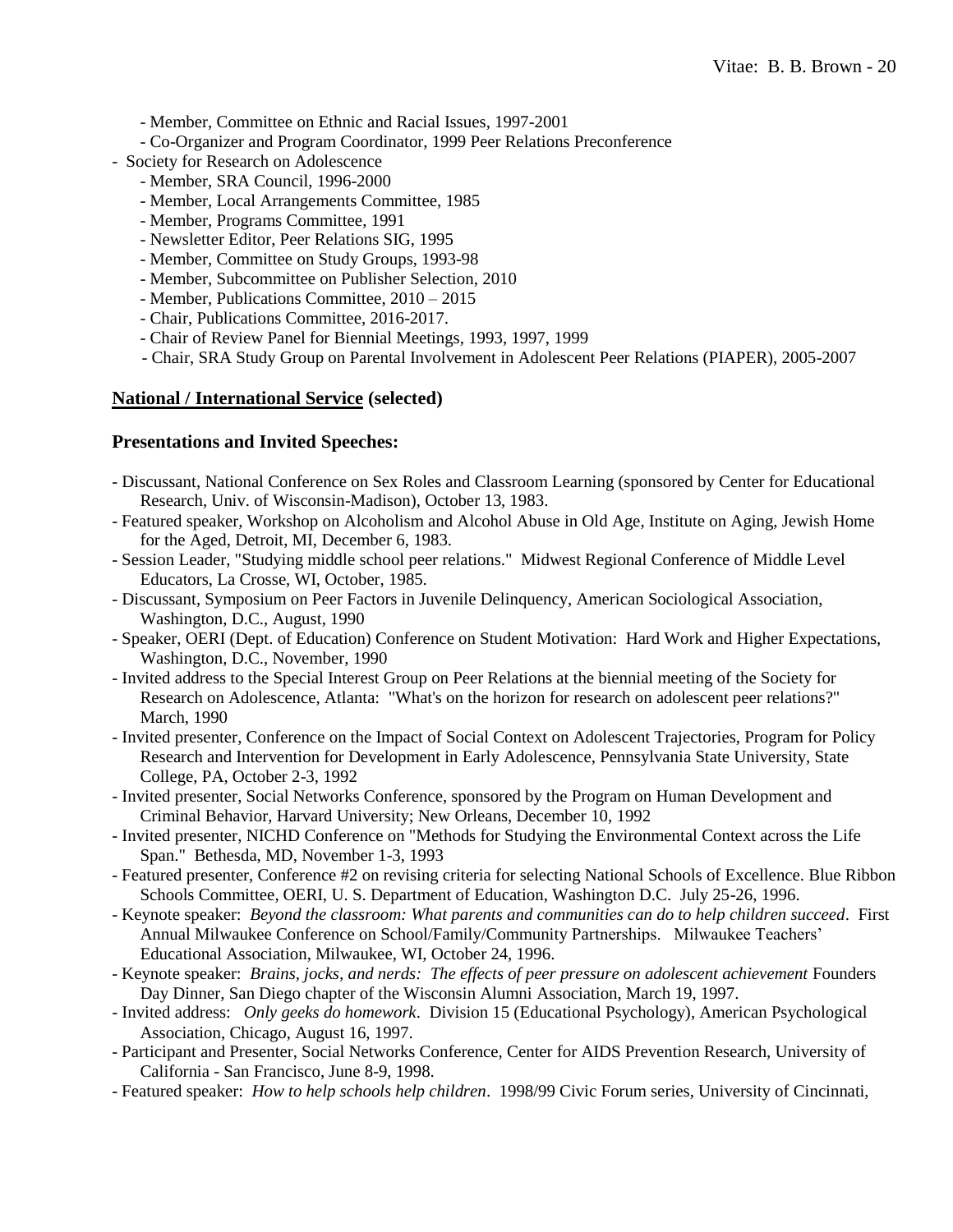October 14, 1998.

- Keynote speaker: *What'll good grades get 'ya?: Peer group influences on minority student achievement*. 22nd Annual Goucher College Education Conference, Baltimore, MD, March 24, 1999.
- Keynote address: *Making peer group influence work for schools to advance student learning*. High Schools That Work annual conference, Southwest Regional Education Board, Atlanta, GA, July 9, 1999.
- Keynote address. *How peers matter: Peer potential and making the most of how teens influence each other*. Presentation at the Milestones on the Road to Success: Strengthening Youth and Building Communities conference sponsored by the CDC Division of Reproductive Health, Atlanta, GA (120 attendees), March 6-8, 2000.
- Presenter (with Andrew Fuligni), *Navigating the Publishing Process: An Introduction to Submission, Review, and Publication*. Special Pre-Conference Workshop for the Society for Research on Adolescence, March 23, 2006.
- Keynote address: *Does mom really need to know?: Adolescents' strategic disclosure of information about peers.* Rosenblith Lecture, Department of Psychology, Occidental College, Los Angeles, CA. November, 2006.
- Invited speaker: *Parent Information Seeking and Adolescent Censorship of Information About Peers*, Department of Psychology Colloquium, North Dakota State University, Fargo, ND, November 9, 2007

# **Consultant and Task Force Activities**

- Task Force on Aging, Alcohol and Other Drug Abuse in Dane County, 1980-1983. Advised on outreach programs and program evaluation activities.
- Study of Adolescent Peer Groups and Risk Behavior, Dr. Peggy Dolcini, P.I.; Center for AIDS Prevention Research, University of California-San Francisco. (1993-1996). Advised on research design, measurement procedures, staff training, data analyses.
- Chicago Longitudinal Study of Etiology of Deviant Behavior among American Youth, Dr. Felton Earls, Principal Facilitator; Program on Human Development and Criminal behavior, Harvard University (1992). Advised on measurement and interpretation of peer group affiliations and peer influences.
- Blue Ribbon Schools Program, Office of Educational Research and Improvement, U.S. Department of Education. Prepared a paper for and conferred with members of the OERI staff who were revising the scope and criteria for the Blue Ribbon Schools program (1996).
- National Campaign to Prevent Teen Pregnancy, Washington, D. C. Prepared a research synthesis on peer influences on adolescent pregnancy and related behaviors; participated in media campaigns and the organization's congressional activities (1998-1999)
- Institute for Academic Access, Center for Research and Learning at the University of Kansas and Institute for the Development of Educational Achievement at the University of Oregon. Attend annual board meetings and provide on-going advice on research design and publications for this three-year, federally funded, collaborative research project (1999-2001).
- Schools of Hope Program, Co-sponsored by Madison Metropolitan School District and United Way of Dane County (1999 – 2001). Advised Peer Support Task Force in developing a peer mentoring program.

#### **Other Conference or Special Group Activities**

- Participant, Wingspread Conference on Adolescents and School Reform, Racine, WI: June, 1988.
- Member, Science Policy Working Group, Carnegie Council on Adolescent Development, 1990
- Workshop session: *Strategies for creating positive peer environments in school*. High Schools That Work annual conference, Southwest Regional Education Board, Atlanta, GA, July 9, 1999.
- Faculty, First Annual Summer School, International Graduate College (consortium of European universities). Summer school topic: Cooperation and Conflict in Groups, Kochel am See, Germany. Sept. 10-14, 2001
- Faculty member, European Association for Research on Adolescence Summer School, Belek, Turkey, April / May, 2006.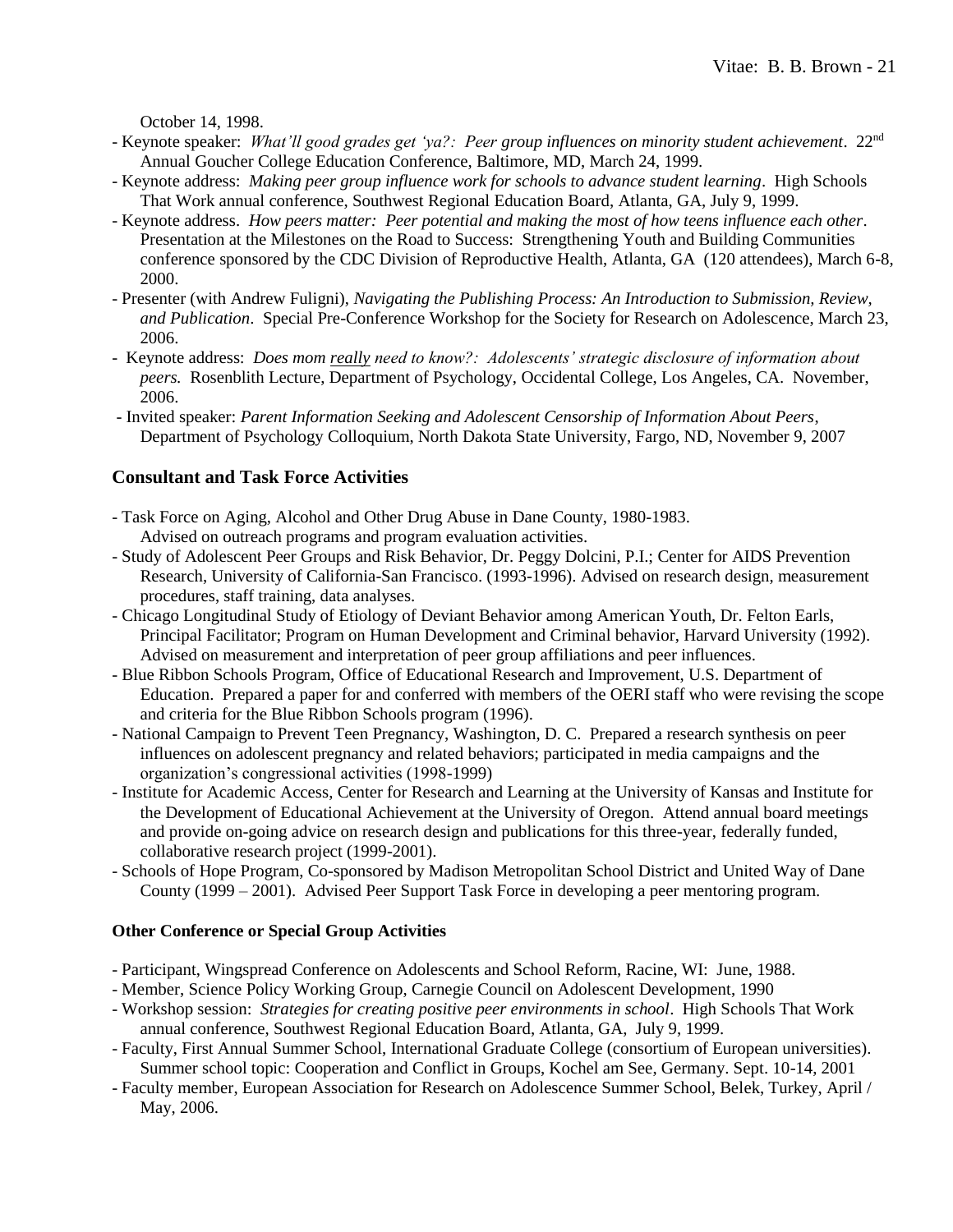- Featured scientist, Meet the Scientist Luncheon, Biennial Meetings of the Society for Research on Adolescence, 3/24/06.
- Member, National Academy of Sciences Committee on Contributions from the Behavioral and Social Sciences in Reducing and Preventing Teen Motor Crashes, 2005-06.
- Member, National Academy of Sciences (Board of Science Education) Committee on Learning Science in Informal Environments (National Research Council Board on Science Education), 2006-09.
- Member, National Academy of Sciences (Board of Children, Youth, and Families) Committee on the Science of Adolescence (2009-2010).

### **Evaluation of grant proposals:**

- Killam Research Fellowship, Canada Council (Conseil des Arts du Canada) (1997)
- National Science Foundation (1988, 1997, 2005, 2006)
- Social Sciences and Humanities Research Council of Canada (1985, 1989, 2004-5)
- Spencer Foundation, Chicago, IL (1987, 1991)
- W. T. Grant Foundation, New York, NY (2001-2005).
- Netherlands Organisation for Scientific Research (2010)

# **State and Community Service (selected)**

### **Board, Task Force, Committee Membership**

- Member, Task Force on Aging, Alcohol and Other Drug Abuse in Dane County, 1980-1983.
- Delegate to statewide A.D.+60 Conference on Elderly Alcohol Abuse (sponsored by WAIODA), Green Lake, WI, 10/26/82.
- Member, External Research Committee, Madison Metropolitan School District, 1987-1996
- Board of Directors, After School Day Care Association of Dane County: Member, 1993-1998; President, 1995, 1996.
- Member, Peer Support Task Force, Schools of Hope Project, United Way of Dane County, 1996-1999.
- Member of Internal ("Friendly Observer") Review Team for Jefferson Middle School, Madison Metropolitan School District. February, 2006.
- Advisor, Covenant Presbyterian Church senior high youth group, 1981-present
- Assistant Scoutmaster, Boy Scout Troop 420, Madison, WI, 1998 present (Coordinator of First Year Scout Program, 1999-2004)
- Cub Scout Pack 320

Den Leader, 1997 - 2004. Pack Secretary, 2001-2004 Advancement Chair, 2002-2004.

### **In-Services to Educators (selected):**

- Beaver Dam Junior & Senior High School: Helping students handle peer pressure (2/11/83)
- U.W. System Undergraduate Teaching Improvement Council's Conference on Student Development, Stevens Point: College students don't develop, do they?--Implications for instruction. (4/13/83)
- Platteville High School: Peer group influences on student achievement (10/17/84)
- Madison La Follette High School: Effects of school improvement on diverse peer cultures (3/25/85)
- U.W.-Platteville Fifth Annual Conference on the Transescent Student, Platteville, WI: Transescent peer groups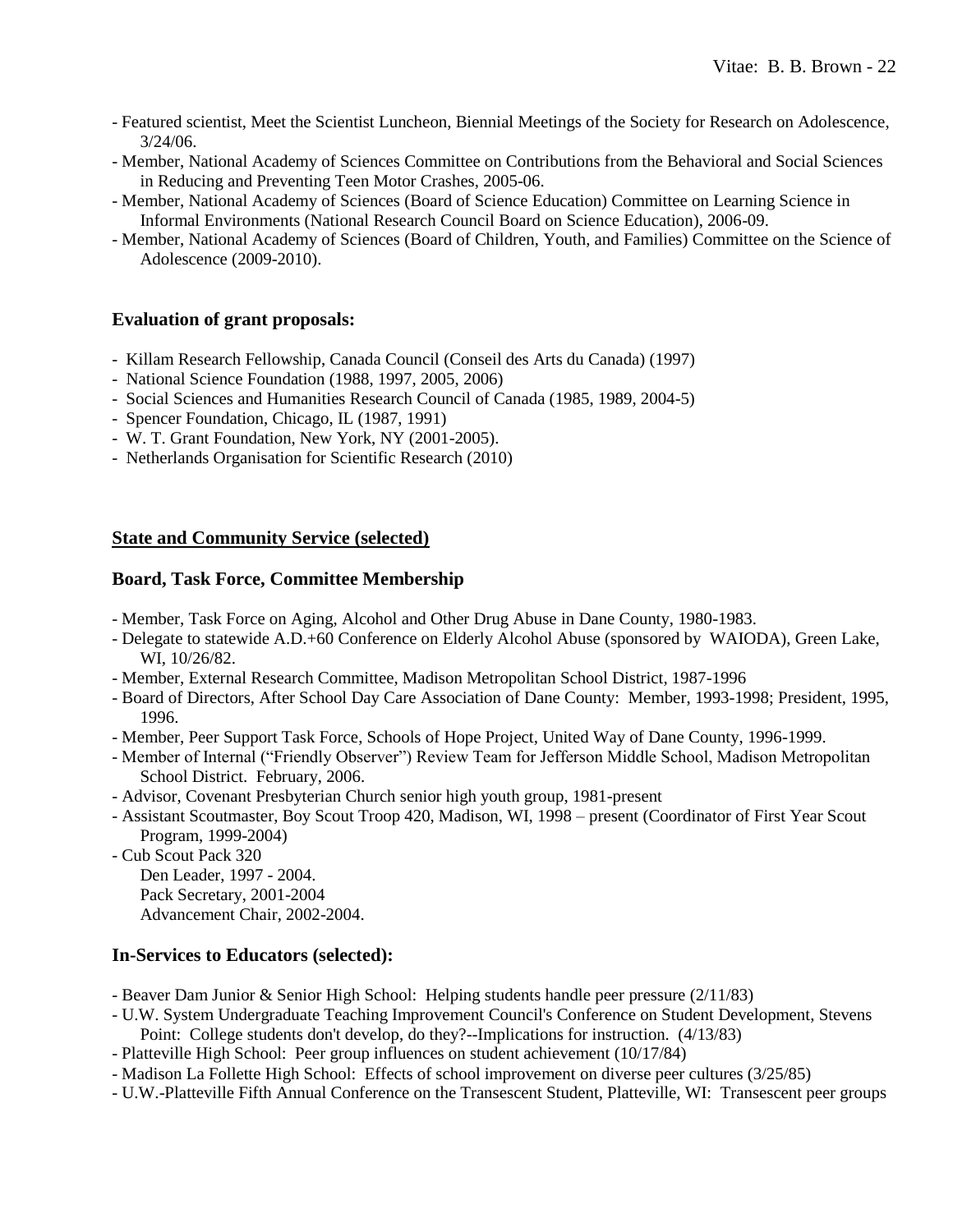and peer pressures: Implications for teaching and counseling strategies (8/3/85)

- Platteville Middle School: Student perceptions of the best and worst things about school: Implications for school improvement (10/14/85)
- Platteville Board of Education: Platteville peer culture: A quiz for the Board of Education (11/25/85)
- Madison Metropolitan School District Home Economics staff: The teenage years: Commotion in motion (6/8/87)
- Parkview School District: An APPLE for the student: What students need from teachers (8/21/87)
- Brookfield East High School: Student employment and student engagement (4/28/88)
- Milwaukee Riverside University High School: Noninstructional influences on student achievement (12/12/88)
- Madison Metropolitan School District middle school staff ("Turning Points" CEU course): Helping students beat the high price of academic success (2/15/90)
- UW-Extension 4-H Youth Development Program faculty: The influence of extracurricular activities on student achievement (3/29/90).
- Parkview Board of Education: Enhancing academic achievement among district high school students: A case of challenge and support (4/26/93)
- Orfordville Elementary School staff: Looking forward: School-site levers for enhancing achievement in secondary school (4/2/93).
- Wisconsin School Psychologists Association. Invited speaker for pre-convention workshop on gangs. Wisconsin Dells (10/26/94).
- Milwaukee Teachers' Education Association First Annual Conference on School/Family/Community Partnerships: Beyond the classroom: What parents and communities can do to help children succeed (10/24/96).
- Madison West High School: Ethnicity, peer groups, and achievement (9/18/97)
- Dodgeville (WI) public schools: Parent involvement and peer influences on adolescent achievement. (3/25/98).
- Madison Area Piano Teachers Association: Reading between the notes: Nurturing human development during music instruction. (9/14/99)
- Jefferson Middle School (Madison, WI): Enhancing the peer environments in middle school (3/6/00)
- Madison Memorial High School: Generation gap?: How has adolescence changed in the past 30 years? (2/27/02)
- Wisconsin Association of Middle Level Educators: Enhancing student achievement through sensitivity to middle school peer dynamics (10/11/07)

### **Presentations to Parent, Student, and Community Groups**

- Attic Angels Association Colloquium: "School stinks!"--Just teenagers talking, or a call to the community for help? (9/9/96)
- Barneveld High School students: Peer groups and peer pressure (5/11/82)
- Beaver Dam Childbirth Parent Education Program: Peer groups and identity development (10/20/82)
- Dane County Commission on Aging: Social and psychological determinants of elderly substance abuse (11/11/82)
- Dane County Regional Gifted Parent Council, Workshop on parenting the gifted child: Normal adolescent development (10/11/86)
- Dane County Youth Commission: The plus and minus of adolescent peer pressures (3/11/86)
- Downtown Rotary Club (Madison, WI). Discussion group leader for Rotary Ethics Symposium, 2/19/10).
- Edgewood School Parents Association (Madison, WI): Life in middle school: Adjustments for adolescents; adjustments for parents. (3/6/96.)
- Edison Junior High School (Janesville, WI) 9th-grade students: How to cope with peer groups and peer pressure (10/15/85)
- Hamilton Middle School PTA, "Fostering positive peer relations in middle school." 4/27/05
- Life-Long Learning Council, Madison, WI: Returning adult students (2/11/82)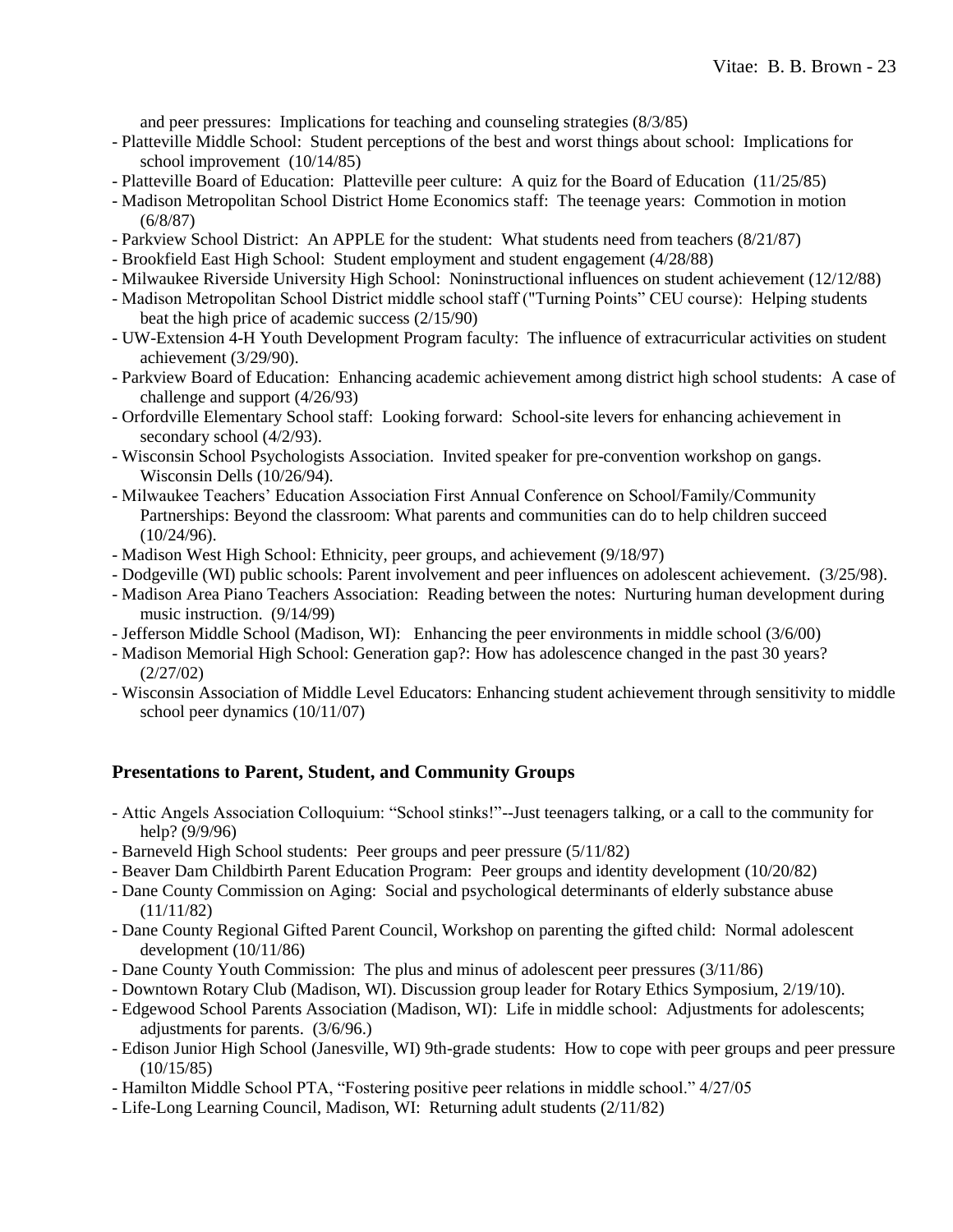- Madison East High School: "What do parents have a right top know?" (5/07/03).

- Madison La Follette High School students: "Survey says": Drug and alcohol use at La Follette (11/4/85)
- Madison Sennett Middle School students: "Understanding peer pressure" (11/11/96).
- Madison Velma Hamilton Middle School Parent-Teacher Organization, Madison, WI: "The mysterious world of middle school cliques" (2//95)
- Madison Velma Hamilton Middle School: "Creating positive peer environments in middle school" (4/27/05
- Madison West High School parents:
	- Part 1: "Parenting teenagers: A multicultural perspective" (11/15/93)
	- Part 2: "Peering into peer group: Teenage crowds in multi-ethnic schools" (2/20/94)
- Madison West High School Parent Association. Understanding adolescent peer relations. (3/19/02)
- Middleton High School parents:
	- Part 1: "Being and becoming: What to expect during your child's high school years" 11/8/89.
	- Part 2: "Makin' the grades: Helping students to achieve in high school" 1/24/90.
- Milwaukee Riverside University High School Parent-Teacher Association: Parenting strategies that promote student engagement (4/18/88).
- Queen of Peace Parent Association: "What?: Peer pressure is a *good* thing?!": New findings about peer influence in adolescence. 10/11/00.
- Sennett Middle School 7th-grade students (Madison, WI): Three cheers for peer pressure! (11/08/96).
- Shorewood Response (Shorewood, WI): "The peer group made me do it!": Realities of peer group influence on adolescent drug use and school achievement. (3/12/96)
- Stoughton High School "Social Issues of Life" classes: Three-day unit on conformity and peer pressure (12/12- 15/86)
- State Superintendent's Conference for District Administrators, Madison, WI: Can a druggie be your chum?: Dealing with deviant adolescent peer groups (9/14/88)
- United Way of Dane County. "After-school programming for middle schoolers." Presentation to "Growing Up and Getting Ready" Community Solution Team, United Way. 8/25/04 (20 attendees)
- U.W.-Madison College for Kids Parents' Group: Milestones of adolescent development (7/1/86)
- West Side Optimists' Club:
	- The community's role in student achievement. (9/10/96).
	- "Parents: do you know where your children are?" New insights on parental monitoring (6/01/04).
- Wisconsin Association for Children with Behavior Disorders, Annual Meeting, Milwaukee, WI: Adolescent peer groups and peer pressure: A challenge for the ED teacher (11/18/88)
- Wisconsin Student Council Association Annual Honor Society Conference: Making peer pressure work for you (2/16/87)
- Youth Services Evaluation Conference, Madison, WI: Teenage peer relations (12/4/85)

### **University Service (selected)**

### **Campus**

- Chair, Education Research Internal Review Board, 2005 2010 (also Member, 2004-05)
- Chair, Advisory Committee to the Office of Dean of Students, 2011 2014 (also Member, 2009-11)
- Member, Chancellor's Ad-Hoc Committee on Graduate Assistants, 1989-90
- Member, Response Team for AAHRPP Accreditation Review, 2007-08
- Member, Search Committee for Director of Education Research & Social Behavioral IRBs, 2008-10.
- Member, Performance Review Committee for the Dean of the School of Education, 2011
- Faculty Senator: 1986 1988
- Institute on Aging: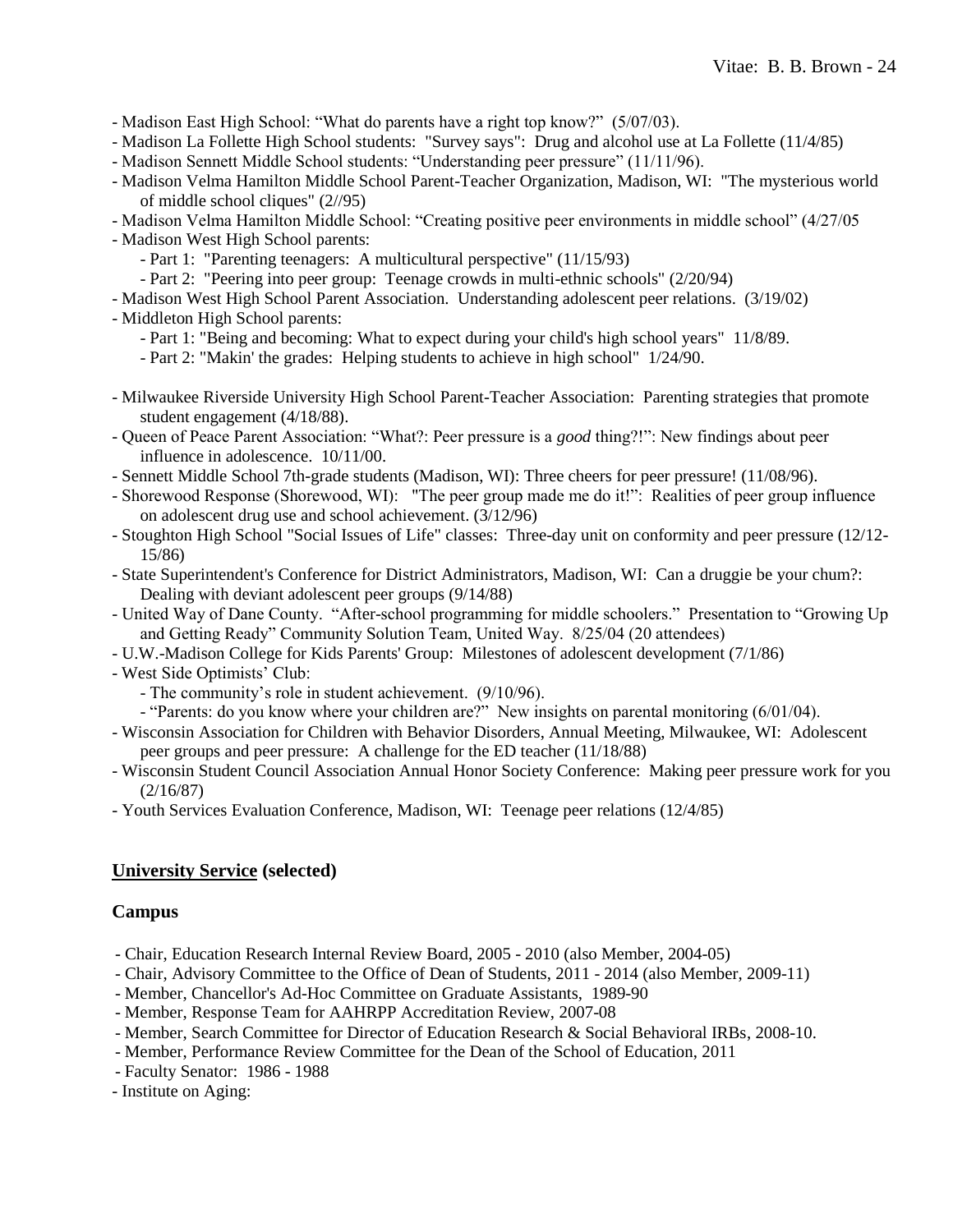- Faculty Affiliate: 1979-2002

- Member, Executive Committee: 1987 1989
- Member, Life-Span Development Minor Coordinating Committee, 1983-1989 (Chair, 83/84, 87/88)
- Member, Internal Review Committee, 1988/89
- Member, Search Committee for New Director, 1998/99
- Mentor, Summer Internship Program (for minority undergraduate students), 93/94, 94/95. Program coordinated by the Center for Biology Education. Sponsored students each summer on a 10-week independent research project.

### **School of Education**

- Committee Member (**\* = chair**):
	- Academic Planning Council: 96/97, 97/98, 98/99
	- Administrative Council: 96/97, 97/98. 98/99
	- Coordinating Council for Teacher Education, 99/00, 00/01, 01/02
	- Equity and Diversity committee, 12/13, 13/14
	- Facilities & Equipment: 82/83, 83/84
	- Human Subjects / IRB: 93/94, 04/05,
	- Programs: 87/88, 88/89, 90/91, 91/92, 10/11
	- T.A. Policies & Procedures: 86/87, **\*90/91, \*91/92**
	- University Outreach, 93/94, 94/95, 95/96
	- Chair, Search Committee for Director, Office of Education Outreach, 95/96, 98/99, 99/00
	- Mentor, Undergraduate Research Scholars Program, 2004 present

### **Department**

- Chair, Human Development program area: 1982-1985, 1991-1992, 2001-2005, 2011-2014
- Standing Committees (**\* = chair**)
	- Admissions & Fellowships: 82/83, 83/84, 84/85, **\*85/86, \*86/87, \*87/88**, 95/96, 10/11
	- Awards: **\*84/85**
	- Curriculum: **\*97/98, \*98/99,** 01/02, 03/04, 04/05, 11/12, 12/13, 13/14
	- Elections: 81/82, **\*82/83**
	- Facilities & Equipment: 82/83, 83/84, 84/85, 89/90, 90/91, 92/93, **\*93/94**, **\*94/95**
	- Faculty Affairs: 02/03, 03/04, 06/07, 07/08, 08/09, 09/10
	- Graduate Student Affairs: 79/80, 80/81, **\*86/87, \*88/89, \*89/90**, **\*91/92**, 93/94, **\*94/95**, 95/96, 99/00, **\*00/01**, 05/06
	- Programs: **\*86/87**, 87/88, 89/90, **\*90/91, \*91/92**
	- Salary: 87/88, 89/90
	- Student Affairs: 05/06
- Ad-Hoc Committees (\* = chair):
	- Faculty Search: 86/87, **\*90/91,** 00/01, 04/05, \***05/06,** 05/06
	- Futures: 87/88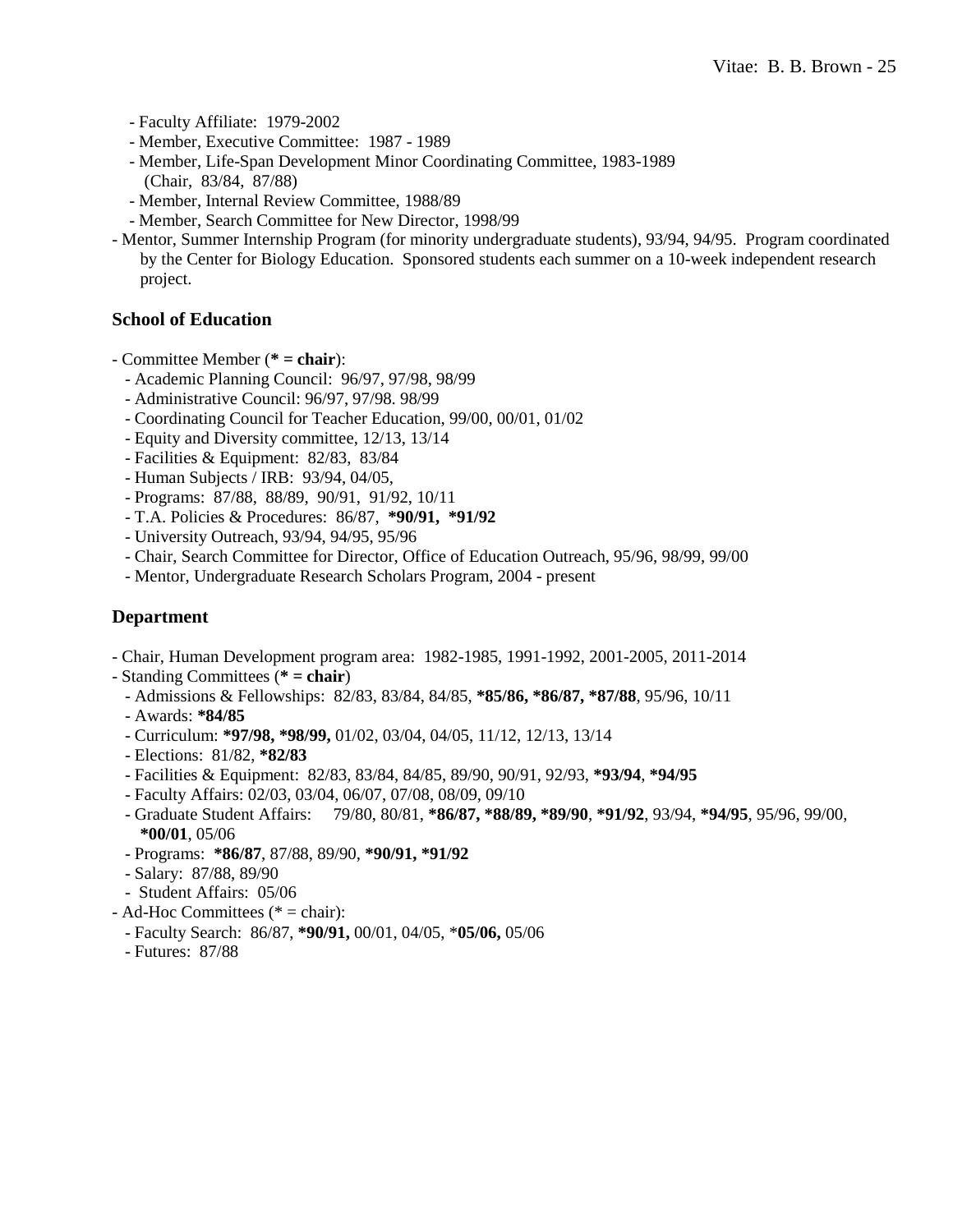### TEACHING AND MENTORING

### **University Teaching**

#### **Undergraduate Courses**

 $(*)$  = new course I developed)

Child Development (Roosevelt University, St. Xavier College)

- Human Development in Adolescence (Roosevelt University, St. Xavier College, U.W.-Madison)
- \* Adolescent development in educational contexts (for secondary Education certification candidates at U.W.- Madison)

Undergraduate Honors Research Seminar for Education Students

#### **Graduate Courses**

(all at U.W.-Madison;  $* = new course I developed$ )

Developmental Research Methods (E.P. 731)

- Developmental Processes Across the Life-Span (E.P. 723)
- Theories and Issues in Human Development (E.P. 725)
- Adolescent Development (E.P. 721)
- \*Adult Development and Aging (E.P. 722)
- \*Advanced Seminars on Adolescent Development (E.P. 921):
	- $-$  Adolescence in the  $21<sup>st</sup>$  century
	- Identity and Autonomy Development in Adolescence
	- Measuring Peer Influence
	- Noninstructional Influences on Adolescent School Achievement
	- Peer and Family Influences on Adolescent Development
	- Positive Youth Development
	- Social Development and Peer Relations in Adolescence
	- Social Media and Adolescent Development
- \*Advanced Seminars in Adult Development and Aging (E.P. 922):
	- Personality Development in "On-Time" and "Mature" Students
	- Stress and Coping in Adulthood
- \*Advanced Seminars in Life-Span Development (E.P. 928):
	- Interdisciplinary Approaches to Life-Span Development

Pro-seminar for members of the Spencer Research Training Program

#### **Student Advisees Who Have Completed Degrees**

- Joseph Anistranski,(MS, 2016)

MS thesis: "A little help from their friends?: How social factors impact college students' sense of belonging at a large public university"

- Leticia Alvarez (PhD, 2004)
	- Dissertation: "Derecho u obligación?: Parents' and adolescents' judgments of parental legitimacy within a Mexican descent context"
	- Post-graduate position: AERA Post-doctoral fellowship, University of Wyoming (followed by Assistant Professor of Education, Culture, & Society, University of Utah)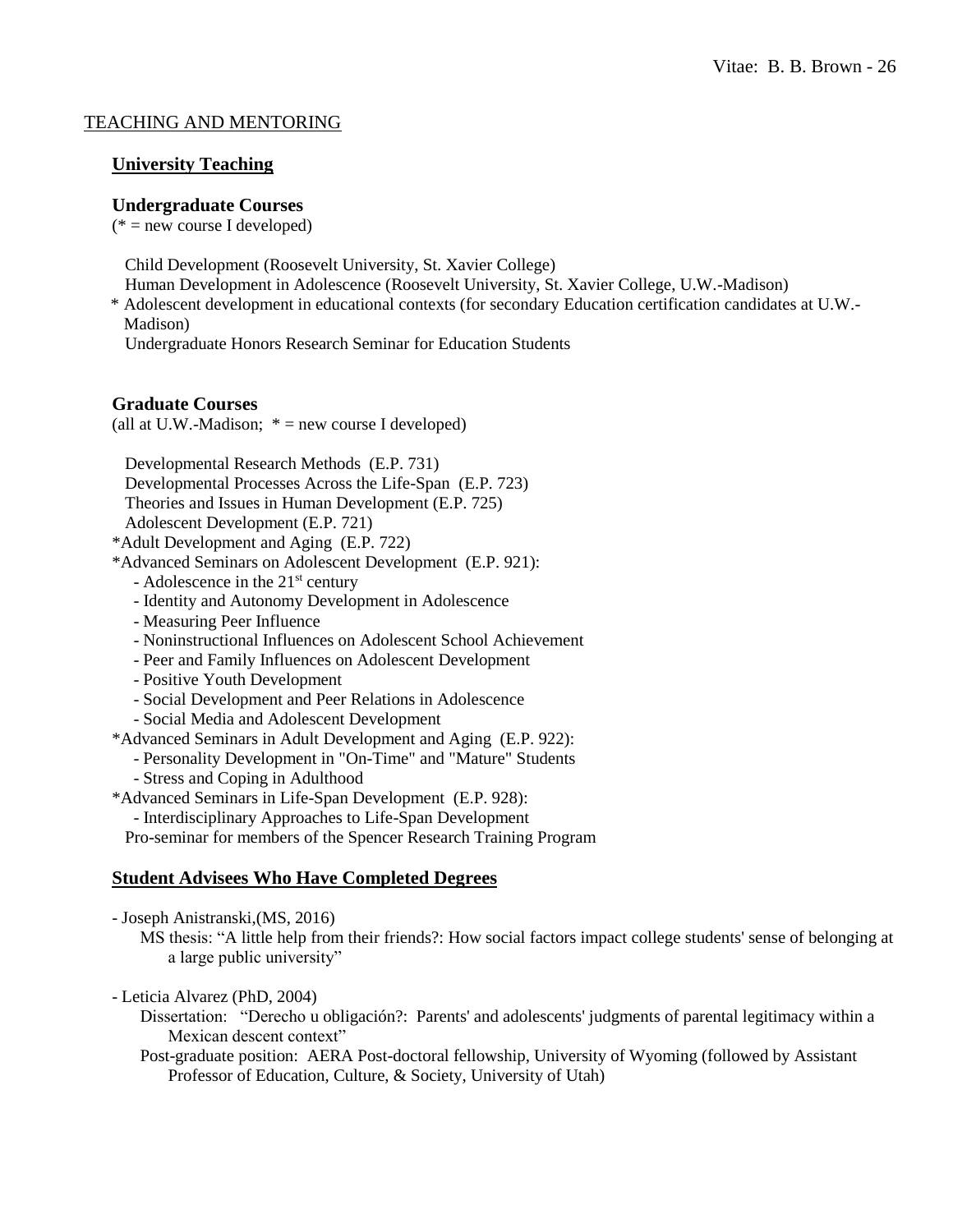- Jeremy Bakken (MS, 2006, PhD, 2009)

MS thesis: "Autonomy development and adolescent information management strategies: Qualitative evidence from African-American and Hmong families"

Dissertation: "Sociocultural contributions to behavioral autonomy development: Adolescent disclosure and parental information seeking within African American Families"

Post-graduate position: Visiting Assistant Professor, Lawrence University

- Jennifer Betters Bubon (M.S., 2008; Ph.D., 2012)

MS thesis: "Does age matter? The examination of stage-environment fit in after-school settings" Dissertation: "A developmental examination of School-Wide Positive Behavior Support in elementary school: Behavior patterns, school climate, and academic achievement"

Post-graduate position: Assistant Professor, Department of Psychology, University of Wisconsin-Whitewater.

- Hsun-yu Chan (M.S., 2011; Ph.D., 2015)

MS thesis: "Factors influencing adolescent disclosure of information about peers: The mediating role of perceptions of parents' right to know"

Dissertation: " Peer influences on adolescents' disclosure of information about peers' antisocial characteristics to parents"

Post-graduate position: Post-doctoral Fellow, Wisconsin Center for Education Research, University of Wisconsin-Madison. Followed by: Assistant Professor of Psychology, Texas A&M University, Commerce, TX.

- Emily Deutsch (M.S., 2011) MS Thesis: "The effects of peer influence on teen driving"

- Erin Dietz (MS, 2010)

MS thesis: "Adolescent Self-disclosure: factors related to the disclosure of information regarding peers"

- Sue Ann Eicher (MS, 1988)

MS thesis: "The relationship between perceived family cohesion and adaptability on adolescent peer investment"

Post-graduate position: School Psychologist, Beloit (WI) Public Schools

- Margaret Filkins (MS, 1996)

MS thesis: "Coping with the brain-nerd stereotype: High-ability adolescents' use of academic selfpresentation strategies."

(Transferred to School Psychology area for PhD work)

- Barbara Foye (MS, 1991)

MS thesis: "Self-esteem as a point of intervention to help displaced homemakers cope with their stressful life circumstances"

Post-graduate position: School Psychologist, Waukesha (WI) Public Schools

- Harry Freeman (MS, 1993; PhD, 1997)
	- MS thesis: "Stability and change in parenting style: Family transitions and parent-child relations in adolescence"
	- Dissertation: "Who do you turn to?: Individual differences in late adolescent perceptions of parents and peers as attachment figures"

Post-graduate position: Assistant Professor, Department of Psychology, University of South Dakota.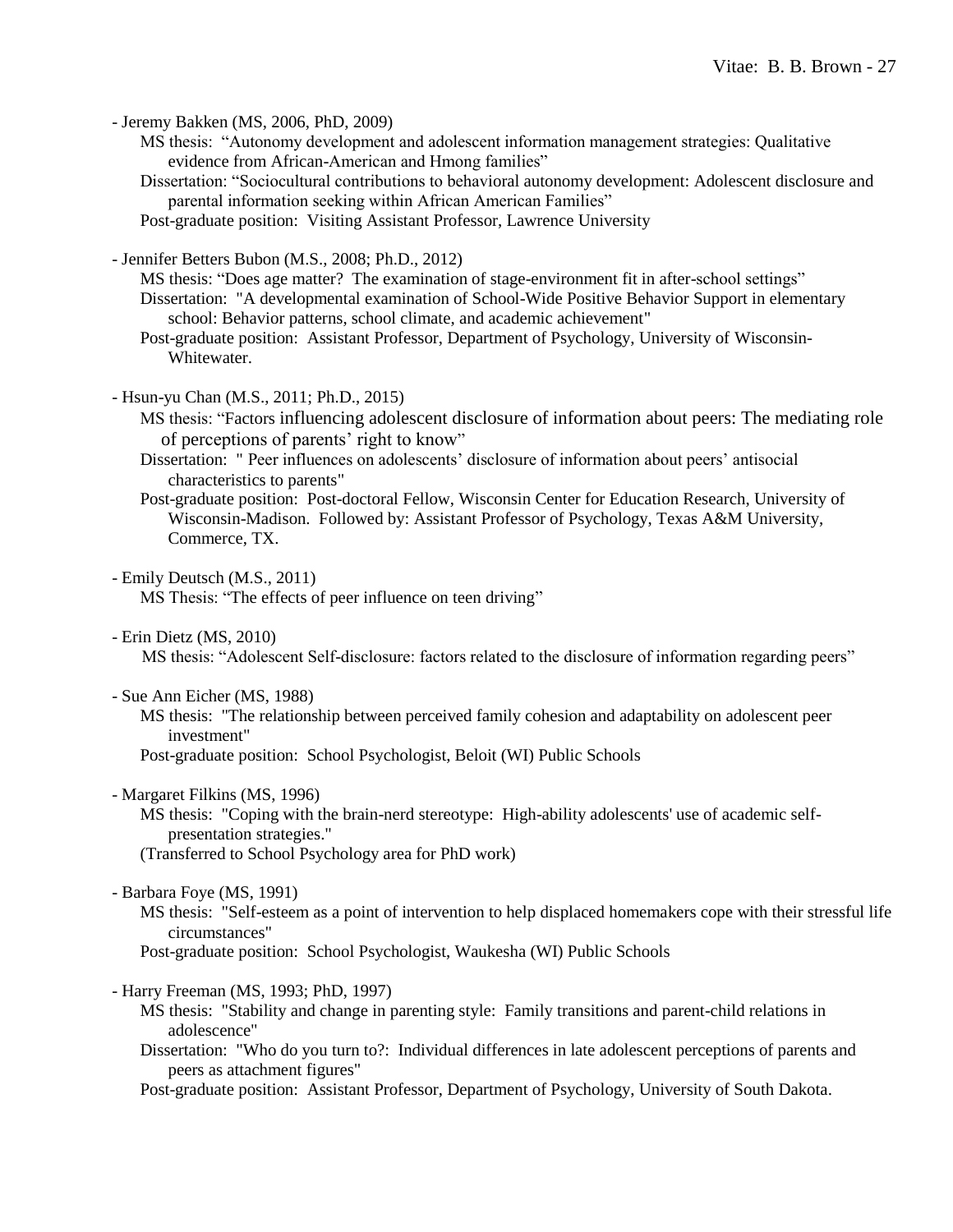- Allison Grant (MS., 2011)

MS thesis: "Does socially motivated drinking lead to positive social outcomes among college freshmen? (Transferred to Colorado State University for Ph.D. program)

- Jill Hamm (MS, 1993; PhD, 1996)

MS thesis: "Similarity in the face of diversity: The Nature of European-American, African-American, Asian-American, and Hispanic-American close friendships in single- and multi-ethnic high schools" Dissertation:

Post-graduate position: Assistant. Professor of Psychology, Illinois State University (followed by Asst. Professor of Educational Psychology, University of North Carolina - Chapel Hill)

#### - Bih-Hui Huang (PhD, 1999)

Dissertation: "Exploring oriental wisdom: Self-transcendence and psychological well-being of adulthood in Taiwan."

Post-graduate position: Post-doctoral fellowship, Institute of European and American Studies, Academia Sinica, Taipei, Taiwan

- Nancy Kaczmarek (MS, 1988)

MS thesis: "The hardy coping style in college undergraduates experiencing academic stress" Post-graduate position: Graduate student, University of Wisconsin-Milwaukee

- Christa Klute (MS, 2001)

MS thesis: "The relation between adolescent substance use styles and peer crowds" Post-graduate position: Private industry.

- Lisa Kraft (MS, 1995)

MS thesis: "The development of a measure of maternal involvement in adolescent peer relations" Post-graduate position: School Psychologist, Winthrop, MN

#### - Amy Leventhal (MS, 1993; PhD, 1997)

MS thesis: "Peer conformity during adolescence: An integration of developmental, situational, and individual characteristics"

Dissertation: "Adolescent peer pressure for drinking and smoking: Measurement beyond the stereotype" Post-graduate position: Post-doctoral fellowship, Prevention Research Training Program in Urban children's Mental health and AIDS Prevention; University of Illinois at Chicago. Dr. Roger Weissberg.

#### - Dong Liu (M.S., 2011; Ph.D., 2013)

- MS thesis: "Relationships among privacy information control & psychological characteristics in social networking sites"
- Dissertation: "Wired Friendship among the 'Digital Natives': Does Social Media Affect Friendship Homophily in Early Adolescence?
- Post-graduate position: Assistant Professor, Department of Psychology, Renmin (People's) University of China (Beijing)

#### - Mary Jane Lohr (MS, 1982)

MS thesis: "'Neglected' adolescents: The effects of peer group membership on self-esteem" Post-graduate position: Research Scientist, University of Washington

- Jacqueline Nguyen (MS, 2004; Ph.D., 2008)

MS thesis: " Cultural identity conceptualization and behaviors among Hmong adolescents" Dissertation: "Acculturation, autonomy, and parent-adolescent relationships in Hmong families"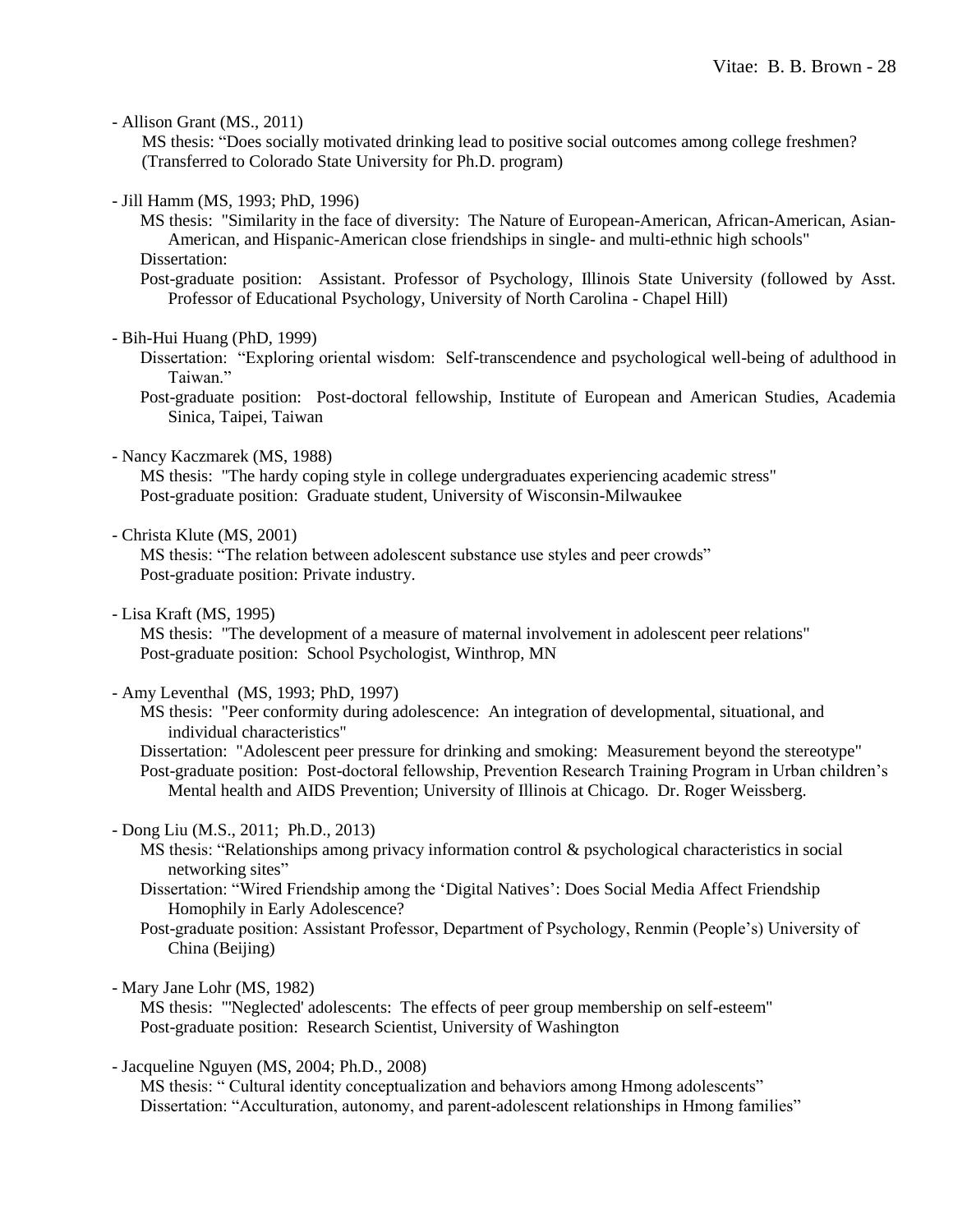Post-graduate position: NIMH Post-Doctoral Fellow, University of Pittsburgh (followed by Assistant Professor of Educational Psychology, University of Wisconsin-Milwaukee)

- Mark Philipp (MS, 1990; PhD, 1993)

MS thesis: "Understanding progression in frequency and stage of drug use: The effects of parenting on selfreliance and self-esteem"

Dissertation: "From the adolescent's perspective: Understanding the rational choice to use alcohol Post-graduate position: Psychologist, Institute for Behavioral Analysis, Chicago, IL

- Patricia Quijada (PhD, 2004)

Dissertation: "Whose reservations are legitimized?: Understanding indigenous adult-youth relationships in home and school contexts"

Post-graduate position: Assistant Professor, Department of Educational Psychology, University of Texas- San Antonio

- Jill Rinzel (Ph.D., 2008)

Dissertation: "Social perspective-taking skills of children who participate in sports programs" Post-graduate position: Assistant Professor of Psychology, University of Wisconsin-Waukesha.

- Vivienne Roseby (PhD, 1988)

Dissertation: "Short- and long-term effects of interpersonal understanding training on 4th- and 5th-grade children of divorce"

Post-graduate position: Research Scientist, University of California-Los Angeles

- Tick-Ngee Sim (MS, 1995; PhD, 1997)
	- MS thesis: "Towards a conceptual model of adolescent deviant behavior: An integration of process, person, and environment"

Dissertation: A model of susceptibility to antisocial peer pressure for Singapore adolescents: Integrating process, person, context, and time.

Post-graduate position: Assistant Professor, Department of Psychology, National University of Singapore.

- Margaret Stone (formerly Margaret Mory) (MS, 1992; PhD, 1994)

- MS thesis: "Crowd stereotypes and intergroup perceptions: Dimensions of perceptual conflict and consensus"
- Dissertation: "Consensus and conflict in perceptions of crowds: The construction of adolescent social identity"

Post-graduate position: Research Associate, Department of Psychology, University of Arizona

#### - Ayako Takasaki (MS, 2008)

MS thesis: "peer victimization and racial peer discrimination: The linkage and correlates among African American and Latino adolescents"

- Wendy Theobald (MS, 2000; PhD, 2002)

MS Thesis: "Behavioral styles of adolescent substance use: A substance use style inventory" Dissertation: "Alcohol use among undergraduates : an investigation of drinking style" Post Graduate Position: Research Associate / Project Director, Department of Psychiatry, University of Wisconsin-Madison

- Heather Von Bank (formerly Heather Krein) (MS, 2003; PhD, 2008) MS Thesis: "Information about peers: What adolescents think parents have the right to know"